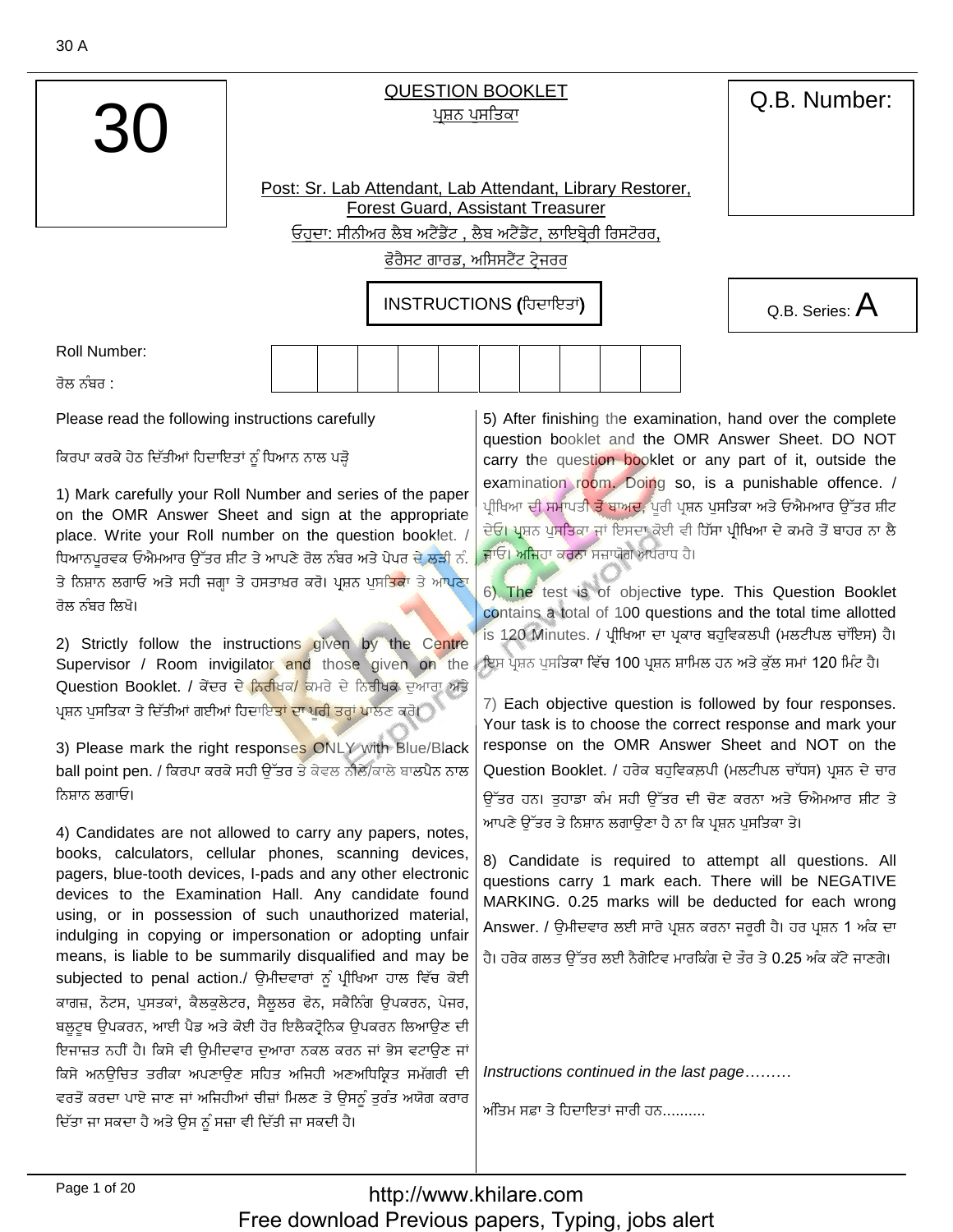- Froth-floatation process is used for the concentration of: 1. concentration of:
	- A) Oxide ore
	- A) Oxide ore<br>B) Sulphide ore
	- B) Sulphide ore<br>C) Carbonate ore<br>D) Nitrate ore
	-
- D) Nitrate ore<br>On which river is the Sardar Sarovar Dam built?  $2.$ 
	- A) Narmada<br>B) Tapi
	- B) Tapi
	- B) Tapi<br>C) Mahanadi<br>D) Krishna
	-
- D) Krishna<br>Holla Mohalla is celebrated mostly in the month 3. of
	- of<br>A) March<br>B) June
	- B) June
	- B) June<br>C) September<br>D) Januarv
	-
- D) January<br>What is the script of Punjabi language devised 4. by Sikh Guru Angad Sahibji?
	- A) Sanskrit
	- A) Sanskrit<br>B) Devnagari<br>C) Gurumukhi
- C) Gurumukh<br>D) Urdu D) فيتٖ 5.
	-
- D) Urdu<br>Which of the following kingdom that includes 5. single celled eukaryotic organisms?
	- A) Monera<br>B) Plantae
	- B) Plantae<br>C) Fungi
	- C) Fungi
	- D) Protista

 $\frac{1}{1}$ ਝੱਗ-ਤੈਰਨ ਦੀ ਪ੍ਰਕਿਰਿਆ ਦਾ ਉਪਯੋਗ ਇਸਦੀ ਸੰਘਣਤਾ ਲਈ ਕੀਤਾ ਜਾਂਦਾ ਹੈ:

ْيُّةٌ بِيَّةٌ بِيَّةٌ بِيَّةٌ بِيَّةٌ بِيَّةٌ بِيَّةٌ بِيِّ بِيَانِيَةٍ بِيِّ بِيِّ بِيِّ بِيِّ بِيِّ بِيِّ ب

- A) ਆਕਸਾਈਡ ਕੱਚੀ ਧਾਰ
- B) ਸਲਫਾਈਡ ਕੱਚੀ ਧਾਰ
- C) ਕਾਰਬੋਨੇਟ ਕੱਚੀ ਧਾਂ
- $D$ ) ਨਾਇਟ੍ਰੇਟ ਕੱਚੀ ਧਾਤ  $\mathcal{N}$  . The contract of the contract of the contract of the contract of the contract of the contract of the contract of the contract of the contract of the contract of the contract of the contract of the contract of th
- ਸਰਦਾਰ ਸਰੋਵਰ ਬੰਨ੍ਹ ਕਿਹੜੀ ਨਦੀ 'ਤੇ ਬਣਾਇਆ ਗਿਆ ਹੈ?  $\begin{array}{ccc}\n & \mathbb{A} \\
 & \mathbb{B} \\
 & \mathbb{C} \\
 & \mathbb{C} \\
 & \mathbb{D} \\
 & \mathbb{E} \\
 & \mathbb{E} \\
 & \mathbb{E} \\
 & \mathbb{E} \\
 & \mathbb{E} \\
 & \mathbb{E} \\
 & \mathbb{E} \\
 & \mathbb{E} \\
 & \mathbb{E} \\
 & \mathbb{E} \\
 & \mathbb{E} \\
 & \mathbb{E} \\
 & \mathbb{E} \\
 & \mathbb{E} \\
 & \mathbb{E} \\
 & \mathbb{E} \\
 & \mathbb{E} \\
 & \mathbb{E} \\
 & \mathbb{E} \\
 & \mathbb{E} \\
 & \mathbb{E} \\
 & \mathbb$ 
	- A) ਨਰਮਦਾ
	- B) ਤਾਪੀ
	- C) ਮਹਾਂਨਦੀ<br>D) ਕਿਸ਼ਨਾ
	-

صيْو

- Å) ਨਰਮਦਾ<br>
B) ਤਾਪੀ<br>
C) ਮਹਾਂਨਦੀ<br>
D) ਕ੍ਰਿਸ਼ਨਾ<br><sup>3.</sup> ਹੌਲਾ-ਮਹੱਲਾ ਆਮ ਤੌਰ ਤੇ ਕਿਹੜੇ ਮਹੀਨੇ ਵਿੱਚ ਮਨਾਇਆ ਜਾਂਦਾ ਹੈ?
	- $(A)$   $H$  $H$  $H$  $H$ A) ਮਾਰਚ<br>B) ਜੂਨ (N<br>C) ਸਤੰਬਰ
	- $\overline{H}$
	- ਸਤੰਬਰ
	- D) ਜਨਵਰੀ

 $\begin{CD} \textbf{A} \textbf{B} \textbf{B} \textbf{B} \textbf{C} \textbf{C} \textbf{A} \textbf{A} \textbf{B} \textbf{C} \textbf{A} \textbf{B} \textbf{C} \textbf{C} \textbf{A} \textbf{B} \textbf{C} \textbf{A} \textbf{B} \textbf{C} \textbf{A} \textbf{C} \textbf{A} \textbf{C} \textbf{A} \textbf{C} \textbf{A} \textbf{C} \textbf{A} \textbf{C} \textbf{A} \textbf{C} \textbf{A} \textbf{C} \textbf{A} \textbf{$ -ਪੰਜਾਬੀ ਭਾਸ਼ਾ <del>।</del><br>ਨੇ ਓਸਾਰੀ ਹੈ?

- $A$ ) ਸੰਸਕ੍ਰਿਤ
- $B$ ) ਦੇਵਨਾਗਰੀ
- C) ਗੁਰਮੁਖੀ
- 
- A) ਸੰਸਕ੍ਰਿਤ<br>B) ਦੇਵਨਾਗਰੀ<br>C) ਗੁਰੂਮੁਖੀ<br>D) ਉਰਦੂ<br>5. ਇਹਨਾਂ ਵਿੱਚੋਂ ਕਿਹੜੀ ਪਜਾਤੀ ਵਿੱਚ ਇੱਕ ਕੋਸ਼ੀ ਯਕੇਰਿਓ ਪਾਏ ਜਾਂਦੇ ਹਨ?
	- A) ਮੋਨੇਰਾ
	- B) ਪਲਾਂਟੀ
	- C) ਫੰਜਾਈ
	- $D)$  ਪੋਟਿਸਟਾ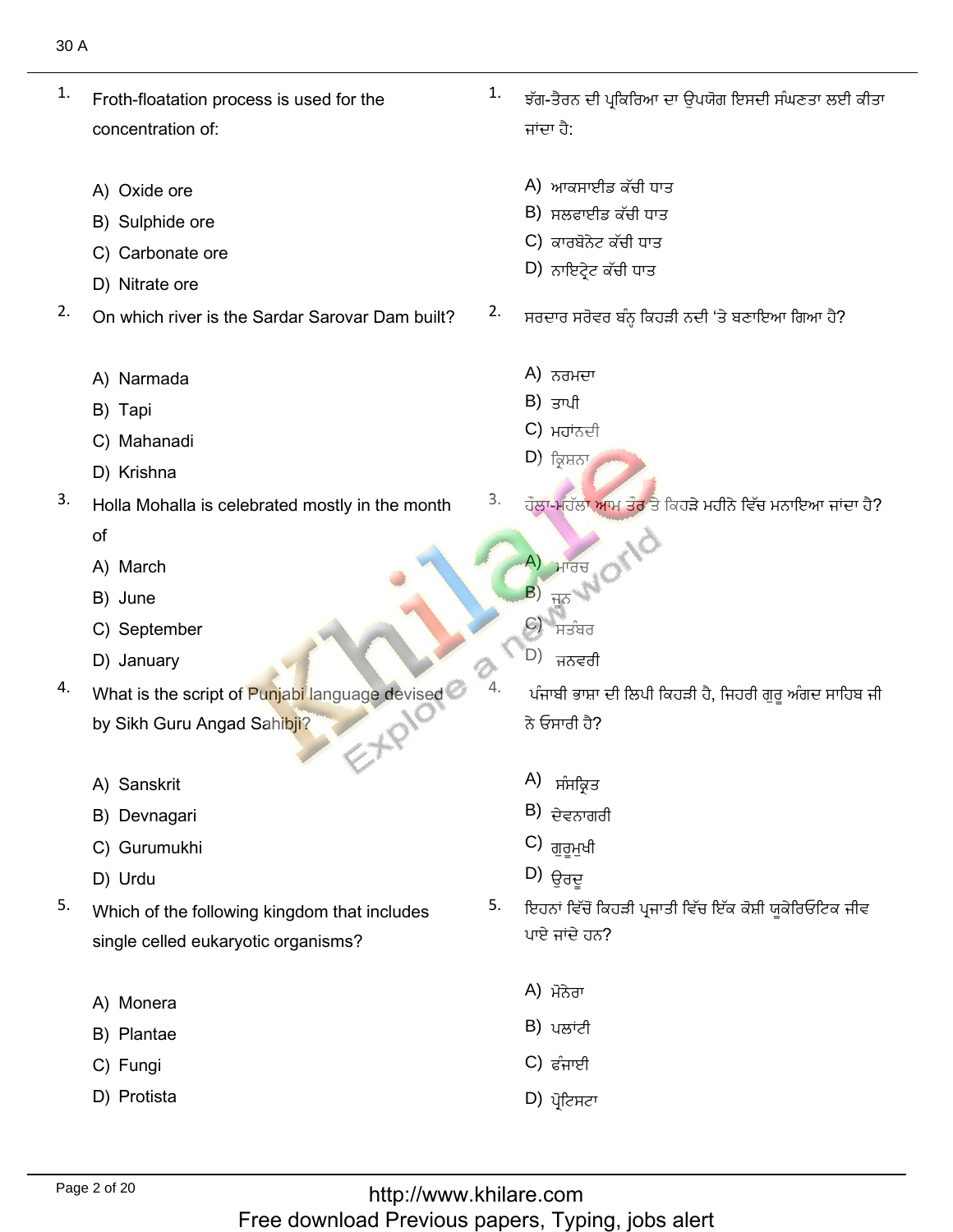- In which of the following maidan the quit India 6. movement resolution was passed?
	- A) Shivaji park
	- A) Shivaji park<br>B) Buddha Maidan
	- B) Buddha Maidan<br>C) Gowalia Tank Maidan<br>D) Talkatora Stadium
	-
- Py Tundibid Stadium<br>Punjab is bounded by the Indian states of 7. Jammu Kash<br>A) East
	- A) East
- A) East<br>B) South<br>C) West A) East A)  $\frac{1}{2}$ <br>B) South B) South B)  $\frac{1}{2}$ <br>C) West D)  $\frac{1}{2}$ 
	- C) West<br>D) North
	-
- D) North<br>What is the reciprocal of the resistance of the 8. conductor is called?<br>A) Conductance
	- A) Conductance
	- A) Conductance<br>B) Internal resistance<br>C) Capacitance
	- C) Capacitance<br>D) Inductance
	-
- Which of the following NH joins Kolkata to 9. Varanasi?<br>A) NH 2
	- $A)$  NH 2
	- A) NH 2<br>B) NH 12<br>C) NH 7
	-
	- C) NH 7<br>D) NH 4
- ر جبير.<br>Mansa district was formed on 13th April 1992 from the erstwhile<br>A) Bathinda
	- A) Bathinda<br>B) Amritsar
	- B) Amritsar<br>C) Ludhiana
	- C) Ludhiana
	- D) Chandigarh
- $\frac{1}{6.}$ ਨਿਮਨਲਿਖਤ ਵਿੱਚੋਂ ਕਿਹੜੇ ਮੈਦਾਨ ਵਿੱਚ ਭਾਰਤ ਛੱਡੋ ਅੰਦੋਲਨ ਦਾ ਮਤਾ
	- A) ਸ਼ਿਵਾਜੀ ਪਾਰ
	- B) ਬੁੱਧ ਮੈਦਾਨ
	- $\,$ C) ਗੋਵਾਲੀਆ ਟੈਂਕ ਮੈਦਾਨ
	- $D$ ) ਤਾਲਕਟੋਰਾ ਸਟੇਡੀਅਮ  $\mathcal{P}$ ) S'ORCO'HES!'NH
- P<br>
B<br>
C<br>
C<br>
C<br>
Z<br>
-ਜੰਮੂ ਕਸ਼ਮੀਰ ਦੇ ਭਾਰਤੀ ਪ੍ਰਦੇਸ਼ਾਂ ਦੁਆਰਾ ਪੰਜਾਬ ਦੀ ਸੀਮਾ ਕਿਸ ਨਾਲ ਮਿਲਦੀ ਹੈ<br>A) <sub>ਪਰਬ</sub>
	-
	- $B$ )  $\vec{p}_{\text{HZ}}$
	- C)  $v_{\overline{\text{E}}H}$
	- $\Box$ ) ਉੱਤਰ
- $\begin{array}{c}\n\mathsf{A} \\
\mathsf{B} \\
\mathsf{C}\n\end{array}$ 
	- A) ਚਾਲਕਤਾ

ْؿذًْص

- B) ਆਂਤਰਿਕ ਪ੍ਰ
- C) ਧਾਰਿਤਾ
- D) ਇੰਡਕਟੈਂਸ  $\sim$  ) is set that the control of the control of  $\sim$
- 9. ਨਿਮਨਲਿਖਤ ਵਿੱਚੋਂ ਕਿਹੜਾ ਐਨਐਚ (ਰਾਸ਼ਟਰੀ ਰਾਜਮਾਰਗ) ਕੋਲਕਾਤਾ ਾਰਾਨਸੀ ਨਾ
	- A) ਐਨਐਚ 2
	- B) ਐਨਐਚ 12
	- C) ਐਨਐਚ 7
	- $(D)$  ਐਨਐਚ 4  $\gamma$ ,  $\eta$ <sub>0</sub>, $\eta$ <del>u</del>
- " (B) ਐਨ<br>" С) ਐਨ<br>" D) ਐਨ<br>10. 13 ਅ ਹੋਈ ਸੀ
	- A) ਬਠਿੰਡਾ
	- $B$ ) ਅੰਮ੍ਰਿਤਸਰ
	- ਤੁਧਿਆਣ В) ਅੰਮ੍ਰਿਤਸਰ<br>С) ਲੁਧਿਆਣਾ<br>D) ਜੰਡੀਗੜ
	-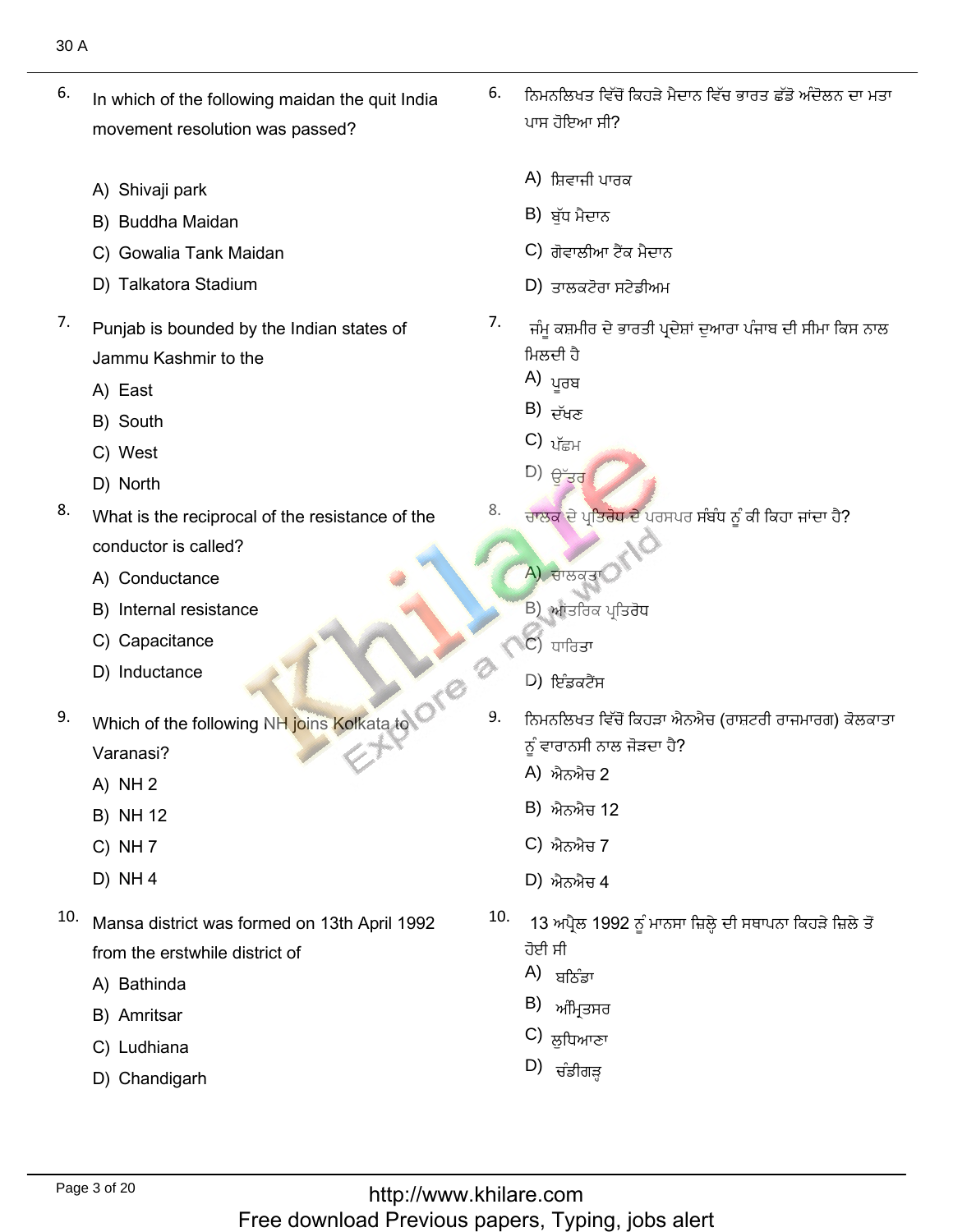11. Which one of the following can be used to test the pH of a neutral solution?

A) Red litmus paper

B) Blue litmus paper

- C) Phenolphthalein
- D) Universal indicator
- 12. When was the partition of Bengal done?
	- A) 1905
	- B) 1902
	- C) 1903
	- D) 1900
- 13. With how many states of India does Punjab share its border?
	- $A)$  3
	- $B)$  4
	- $C) 5$
	- $D) 6$
- $14.$ Jharia in Jharkhand is famous for which of the following minerals? EXPIONE
	- A) Iron
	- B) Coal
	- C) Tin
	- D) Lead
- 15. Name the traditional dress worn by Punjabi Women?
	- A) Saree
	- B) Lahnga-choli
	- C) Patiyala Suit
	- D) Burka
- 16. When was the first jute mill set up in India?
	- A) 1905
	- B) 1901
	- C) 1867
	- D) 1855
- <sup>11.</sup> ਉਦਾਸੀਨ ਘੋਲ ਦਾ pH/ਪੀਐਚ ਮਾਨ ਪਤਾ ਕਰਨ ਲਈ ਨਿਮਨ ਵਿੱਚੋਂ ਕਿਸ ਦਾ ਉਪਯੋਗ ਕੀਤਾ ਜਾ ਸਕਦਾ ਹੈ?
	- A) ਲਾਲ ਲਿਟਮਸ ਪੇਪਰ
	- $B$ ) ਨੀਲਾ ਲਿਟਮਸ ਪੇਪਰ
	- C) ਫੀਨੌਲਫਥੇਲਿਨ
	- D) ਯੂਨੀਵਰਸਲ ਇੰਡੀਕੇਟਰ
- 12. ਬੰਗਾਲ ਦੀ ਵੰਡ ਕਦੋਂ ਹੋਈ ਸੀ?
	- $A)$  1905
	- $B)$  1902
	- $C)$  1903
	- $D)$  1900
- 13. ਪੰਜਾਬ ਆਪਣੀ ਸੀਮਾ ਨੂੰ ਭਾਰਤ ਦੇ ਕਿੰਨੇ ਪ੍ਰਦੇਸ਼ਾਂ ਨਾਲ ਸਾਂਝਾ ਕਰਦਾ
	- ਹੈ?  $A)$ 3  $B)$   $\Lambda$ DI 6 WOME
- ਝਾਰਖੰਡ ਦਾ ਝਰੀਆ ਖੇਤਰ ਨਿਮਨਲਿਖਤ ਵਿੱਚੋਂ ਕਿਹੜੇ ਖਣਿਜ ਲਈ ਪਸਿੱਧ ਹੈ?
	- A) ਲੋਹਾ
	- B) ਕੋਲਾ
	- $C$ ) ਟੀਨ
	- $D)$  ਸੀਸਾ
- 15. ਪੰਜਾਬੀ ਔਰਤਾਂ ਦਵਾਰਾ ਪਾਈ ਜਾਂਦੀ ਪਰੰਪਰਕ ਪਸ਼ਾਕ ਦਾ ਨਾਮ ਦੱਸੋ?
	- $A)$  ਸਾੜੀ
	- $B)$  ਲਹਿੰਗਾ-ਚੋਲੀ
	- $C$ ) ਪਟਿਆਲਾ ਸਟ
	- D) <sub>ਬਰਕਾ</sub>
- <sup>16.</sup> ਭਾਰਤ ਵਿੱਚ ਪਹਿਲੀ ਜੂਟ ਮਿੱਲ ਕਦੋਂ ਸਥਾਪਿਤ ਕੀਤੀ ਗਈ ਸੀ?
	- A)  $1905$
	- $B)$  1901
	- $C)$  1867
	- D) 1855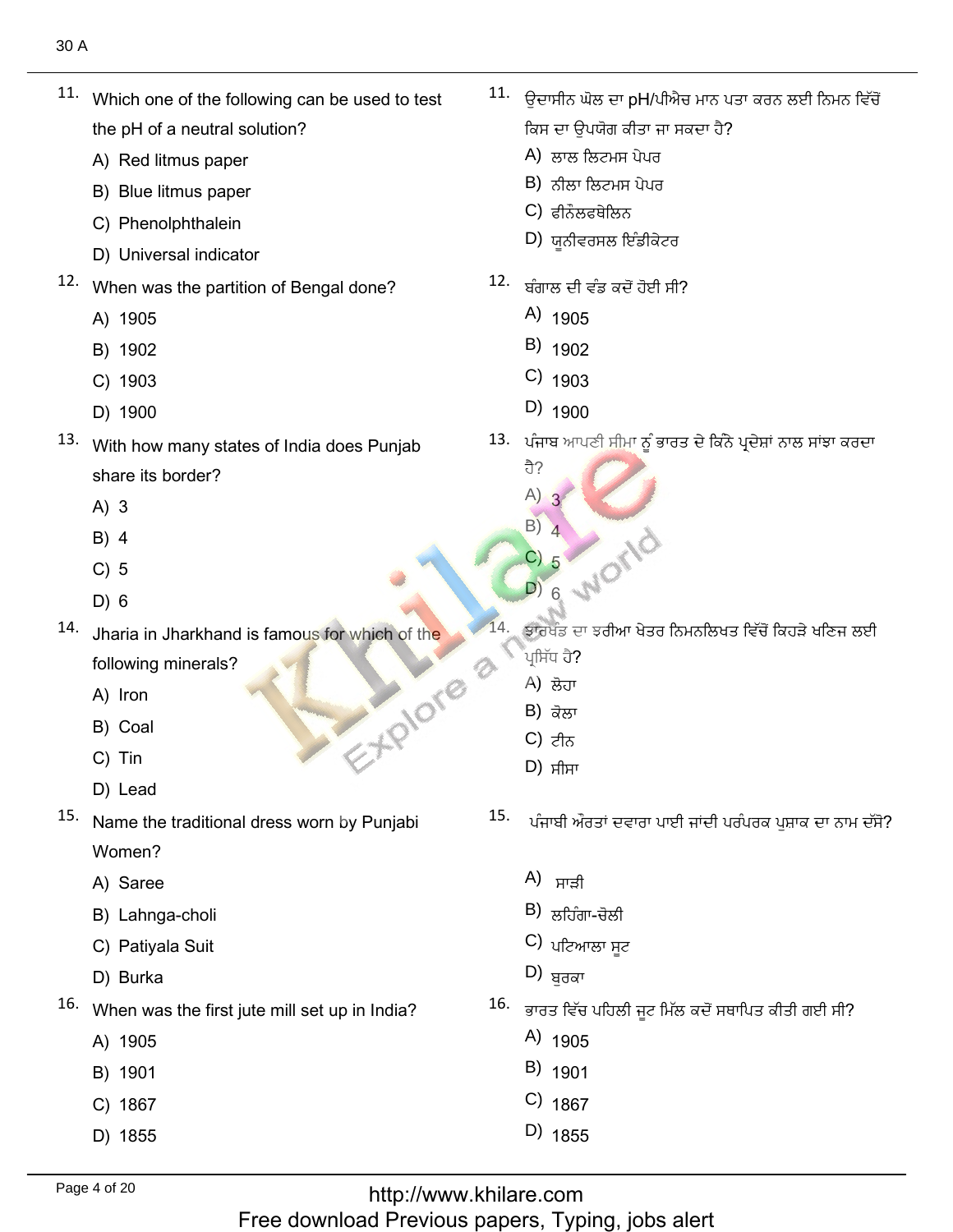- What is the total number of districts in Punjab?<br>A) 24
	- A) 24
	- A) 24<br>B) 22<br>C) 27
	- C) 27<br>D) 30
	-
- D) 30<br>Who is the Punjabi Poetess to get Jnanpith Award? Award?<br>A) Ms. Amrita Pritam
	-
	- A) Ms. Amrita Pritam<br>B) Dr. Dalip Kaur Tiwana<br>C) Ms. Sharmila Pandav
	- C) Ms. Sharmila Panday<br>D) Ms. Amrita Shergil
	-
- D) Ms. Amrita Shergil<br>What is the SI unit of magnetic dipole moment?<br>A) Ampere/meter<sup>2</sup>
	- A) Ampere/meter<sup>2</sup>
	- A) Ampere/meter<sup>2</sup><br>B) Ampere meter<sup>2</sup><br>C) Ampere
	- C) Ampere<br>D) Tesla
	-
- D) Tesla<br>The first train journey of India was in 185<mark>2 fr</mark>om Mumbai to wh<br>A) Pune
	- A) Pune
	- A) Pune<br>B) Thane B) Thane<br>C) Kalyan
	-
	- D) Panvel
- D) Panvel<br>The most abundant metal on the earth crust is:<br>A) Copper
	- A) Copper
	- A) Copper<br>B) Aluminium<br>C) Iron
	- C) Iron<br>D) Zinc
	-
- D) *Z*inc<br>Area of Punjab that is between rivers of Beas and Chenab ar<br>A) Maiha
	- A) Majha<br>B) Malwa
	- B) Malwa B) Malwa<br>C) Doaba
	-
	- D) Giddha

 $\frac{1}{17.1}$  $17.$  ਪੰਜਾਬ ਵਿੱਚ ਕੁੱਲ ਕਿੰਨੇ ਜ਼ਿਲ੍ਹੇ ਹਨ?<br>A)  $24$ 

?كِٗᴇًٗٓٞك٫ذ٬ًٓ ٕذصٍٓ٬نْط٫ل

- 
- $B)$  22
- C)  $27$
- $D)$  30  $\lbrack$
- A) 24<br>
B) 22<br>
C) 27<br>
D) 30<br>
18. ਗਯਾਨ ਪੀਥ ਇਨਾਮ
	- $(A)$  ਕਮਾਰੀ ਅਮਿਤਾ ਪੀਤਮ
	- <sub>ਝਾ.</sub> ਦਲੀਪ ਕੌਰ ਟਿਵਾਣ <sup>A)</sup> ਕੁਮਾਰੀ ਅਮ੍ਰਿਤਾ ਪ੍ਰੀਤਮ<br>B) ਡਾ. ਦਲੀਪ ਕੌਰ ਟਿਵਾਣਾ<br>C) ਕੁਮਾਰੀ ਸਰਮਿਲਾ ਪਾਂਡੇ
	- $C$ ) ਕਮਾਰੀ ਸ਼ਰਮਿਲਾ ਪਾਂਡੇ
	- D) ਕੁਮਾਰੀ ਅਮ੍ਰਿਤਾ ਸ਼ੇਰਗਿਲ
- <sup>19.</sup> ਚੁੰਬਕੀ ਦੋ-ਧਰੁਵ ਸੰਵੇਗ A)<br>
B)<br>
C)<br>
D)<br>
19. <del>- -</del>
	- A) ਐਮਪੀਅਰ/ਮੀਟਰ<sup>2</sup>
	- B) ਐਮਪੀਅਰ ਮ
	- C) ਐਮਪੀਅਰ
- $\mathsf{D}$ ) ਟੇਸਲਾ  $\mathsf{D}$ ੱ A)<br>B)<br>C)<br>D)<br>20. 49
- 1852 ਵਿੱਚ ਭਾਰਤ ਦੀ ਪਹਿਲੀ ਰੇਲ ਯਾਤਰਾ ਮੁੰਬਈ ਤੋਂ ਲੈ ਕੇ ਕਿਹੜੇ ਸਥਾਨ ਤਕ ਕੀਤੀ ਗਈ ਸੀ? ਐਮਪੀਅ<mark>ਰ ਮੀ</mark><br>ਐਮਪੀਅਰ<br>ਟੈਸਲਾ<br>2 ਵਿੱਚ ਭਾਰ<br>5 ਤਕ ਕੀਤੀ <sub>:</sub><br>ਪੁਣੇ<br>ਬਾਣੇ<br>ਕਲਿਆਣ<br>ਪਨਵੇਲ<br>ਪਨਵੇਲ<br><sup>1</sup> ਦੀ ਪਪੜੀ <sup>;</sup>
	- A) ਪਣੇ
	- B) ਥਾਣੇ
	- C) ਕਲਿਆਣ
	- $D$ ) ਪਨਵੇਲ
- $\frac{1}{21}$ . ਧਰਤੀ ਦੀ ਪਪੜੀ ਜਾਂ ਉੱਪਰੀ ਤਹਿ 'ਤੇ ਸਭ ਤੋਂ ਅਧਿਕ ਪਾਈ ਜਾਣ A)<br>
B)<br>
C)<br>
D)<br>
21. T ਵਾਲੀ ਧਾਤ: ਵਾ<sup>ਰ</sup><br>22.<br>22. <del>0.</del>
	- **A**) ਤਾਂਬਾ
	- <mark>B</mark>) ਐਲੂਮੀਨੀਅਮ<br>C) ਲੋਹਾ
	- C) ਲੋਹਾ
	- D) ਜਿਸਤ
- <sup>22.</sup> ਬਿਆਸ ਅਤੇ ਚੇਨਾਬ ਦੀਆਂ ਨਦੀਆਂ ਦੇ ਵਿੱਚਕਾਰਲੇ ਅਤੇ ਰਾਵੀ ਦੇ ਪਾਸਿਆਂ ੳ<del>ੱ</del>
	- A) ਮਾਤਾ
	-
	- $\overline{C}$ ) ਦੋਆਬਾ B) ਮਾਲਵਾ<br>C) ਦੋਆਬਾ<br>D) ਗਿੱਧਾ
	-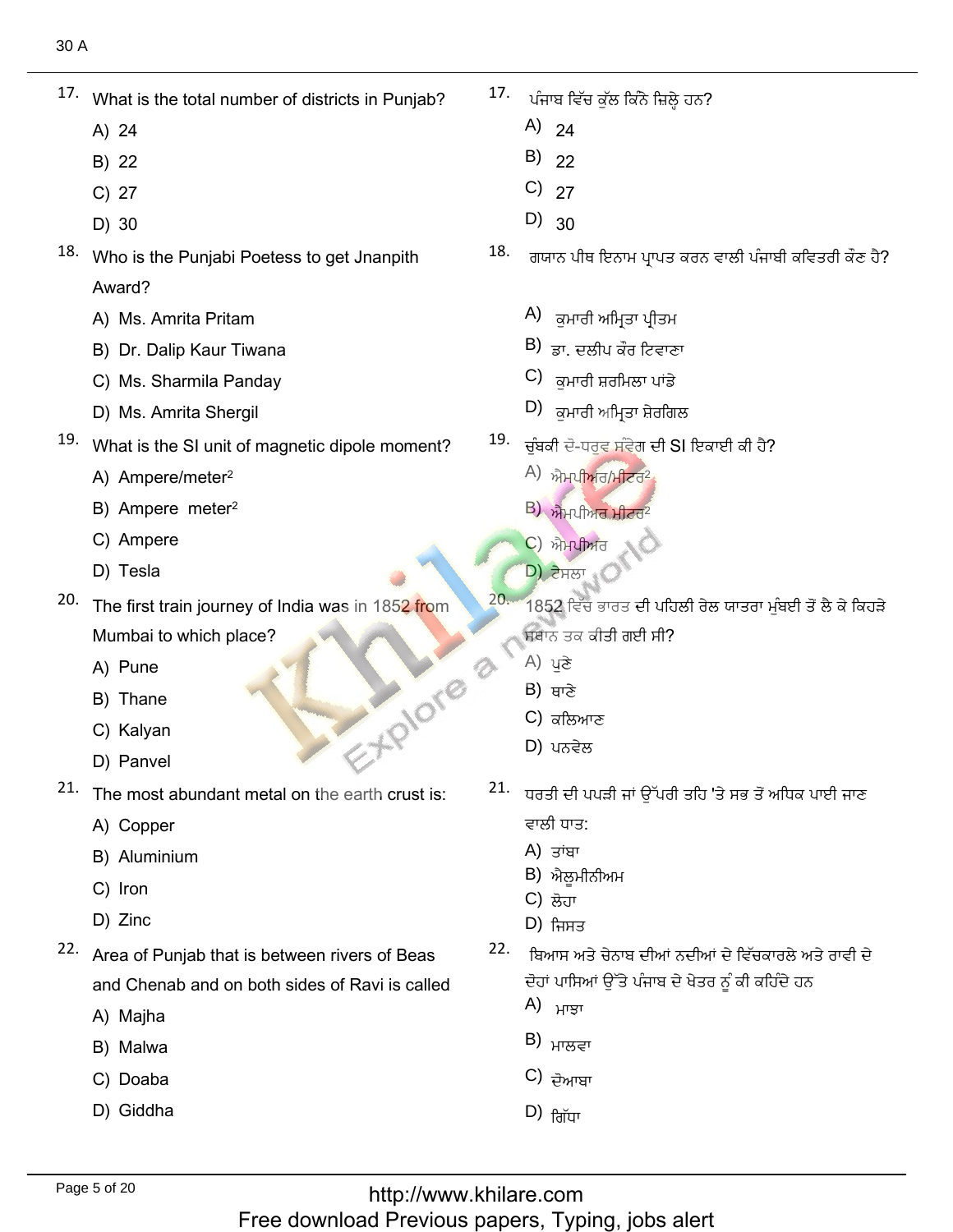- what is the local name of slash and burn<br>What is the local name of slash and burn agriculture in Himalayan belt?
	- A) Milpa
	- A) Milpa<br>B) Bringa<br>C) Bewar
	- C) Bewar<br>D) Khil
	-
- D) Khil<br>Which of the following festival is dedicated to Baba Jassa Singh? Baba Jassa Singh?<br>A) Kapurthala Heritage<br>B) Lohari
- A) Kapurthala Heritage (A) ਕਪੂਰਥਲਾ<br>
B) Lohari (B) ਲੋਹੜੀ<br>
C) Hola Mohalla (D) ਰਿਪਾਪ Purab (D) ਰਿਪਾਪ Purab
	- B) Lohari
	- B) Lohari<br>C) Hola Mohalla<br>D) Guru Purab
	-
- D) Guru Purab<br>To convert AC into DC
	- To convert AC into DC<br>A) Split ring commutator must be used<br>B) Slip rings and brushes must be used.
	- B) Slip rings and brushes must be used<br>C) Strong magnetic field has to be used
	- C) Strong magnetic field has to be used<br>D) Rectangular wire loop has to be used
	- D) Rectangular wire loop has to be used **101018 226.**
- 26. What are organelles?
	- What are organelles?<br>A) Structures found in viruses A) Structures found in <mark>viruses</mark><br>B) Structures found in org<mark>ans</mark>
	- B) Structures found in or<mark>ga</mark>ns<br>C) Structures found in bacteria
	-
	- D) Structures found in Eukaryotic cells
- when did Fascism a form of radical authoritarian<br>**When did Fascism a form of radical** authoritarian nationalism exists in E<br>A) Earlv 20th-centurv
	- A) Early 20th-century<br>B) Earlv 19th-centurv
	- B) Early 19th-century<br>C) Earlv 18th-centurv
	- C) Early 18th-century<br>D) Early 17th-century
	-
- D) Early 17th-century<br>The Santokhsar Sarovar is situated at<br>A) Amritsar
	- A) Amritsar<br>B) Ludhiana
	- B) Ludhiana<br>C) Patiala
	- C) Patiala
	- D) Chandigarh
- ْٟٔنٔؿٗرٗؿ'كْـُُتٗذًْطٗؿئٗذيذةْغذٔفإًْز٫طاؾْٓطًْكوْكٔذكْـُُذٓصٍٓ٬يؿٗركئًْٓوٖ٫ِٓك كيذ  $\frac{1}{23.1}$ ਕਰਨ ਨੂੰ ਹਿਮਾਲਿਅਨ ਖੇਤਰ ਵਿੱਚ ਕਿਸ ਸਥਾਨਕੀ ਨਾਮ ਨਾਲ ਜਾਣਿਆ  $\vec{H}$  एंसा तै $\gamma$ 
	- A) ਮਿਲਪਾ
	- B) ਬਿੰਗਾ
	- C) ਬੇਵਾਰ
	- (D
- A)<br>B)<br>C)<br>D)<br>24. → ਹੇਠ ਲਿਖੇ ਵਿੱਚੋਂ ਕਿਹੜਾ ਤਿੳਹਾਰ ਬਾਬਾ ਜੱਸਾ ਸਿੰਘ ਨੂੰ ਸਮਰਪਿਤ ਕੀਤਾ ਜਾਂਦਾ ਹੈ?
	- A) ਕਪਰਥਲਾ ਹੈਰੀਟੇਜ
	- $\vert$ B)  $\frac{1}{\mathcal{B}}$ ਹੜੀ
	- $\overline{C}$ )  $\overline{C}$
	-
- A) ਕਪੂਰਥਲਾ ਹੈਰੀਟੇਜ<br>B) ਲੋਹੜੀ<br>C) ਰੋਲਾ ਮਹੱਲਾ<br>D) ਗੁਰੂ ਪੂ**ਰ**ਬ<br>25. ਏਸੀ ਨੂੰ ਡੀਸੀ ਵਿੱਚ ਬਦਲਣ ਲਈ
	- ) ਖੱਲ੍ਹੇ ਮੰਹ ਵਾਲੇ ਛੱਲੇ ਦਾ ਉਪਯੋਗ ਕੀਤਾ ਜਾਣਾ ਚਾਹੀਦਾ ਹੈ
	- B) ਸਲਿਪ ਰਿੰਗ ਜਾਂ ਸਰਕਣ <sub>ੱ</sub><br>ਕੀਤਾ ਜਾਣਾ ਚਾਹੀਦਾ ਹੈ
	- .<br>C) ਮਜ਼ਬਤ ਚੰਬਕੀ ਖੇਤਰ ਦਾ ਉਪਯੋਗ ਕੀਤਾ ਜਾਣਾ ਚਾਹੀਦਾ ਹੈ
	- D) ਆਇਤਾਕਾਰ ਤਾਰ ਲੂਪ
	- ਕੋਸ਼ਿਕਾ ਅੰਗ ਕੀ ਹੁੰਦੇ ਹਨ?
		- A) ਵਿਸ਼ਾਣੂਆਂ ਵਿੱਚ ਪਾਈ ਜਾਣ ਵਾਲੀ ਸੰਰਚਨਾ
		- B) ਇੰਦਰੀਆਂ ਵਿੱਚ ਪਾਈ ਜਾਣ ਵਾਲੀ ਸੰਰਚਨਾ
		- C) ਬੈਕਟੇਰੀਆ ਵਿੱਚ ਪਾਈ ਜਾਣ ਵਾਲੀ ਸੰਰਚਨਾ
		- D) ਯਕੈਰਿਓਟਿਕ ਸੈੱਲਾਂ ਵਿੱਚ ਪਾਈ ਜਾਣ ਵਾਲੀ ਸੰਰਚਨਾ
- ??) ਵਿਸ਼ਾਵੂਆਂ ਵਿੱਚ ਪਾਈ ਜਾਣ ਵਾਲੀ ਸੰਹਚਨਾ<br>ੋਂ ਬਿੰਦਰੀਆਂ ਵਿੱਚ ਪਾਈ ਜਾਣ ਵਾਲੀ ਸੰਰਚਨਾ<br>C) ਬੈਕਟੇਰੀਆ ਵਿੱਚ ਪਾਈ ਜਾਣ ਵਾਲੀ ਸੰਰਚਨਾ<br>D) ਯੂਕੈਰਿਓਟਿਕ ਸੈੱਲਾਂ ਵਿੱਚ ਪਾਈ ਜਾਣ ਵਾਲੀ ਸੰਰਚਨਾ<br>27. ੰਫਾਸੀਵਾਦ ਇਨਕਲਾਬੀ ਸੱਤਾਵਾਦੀ ਰਾਸ਼ਟਰਵਾਦ ਦਾ ਇੱਕ ਰਪ, ਯਰਪ ਵਿੱਚ ਕਦੋਂ ਹੋਂਦ ਵਿੱਚ ਆਇਆ?
	- ਯੂਰਪ ਵਿੱਚ ਕਦੋਂ ਹੋਂਦ ਵਿੱਚ ਆਇ<mark>ਆ</mark><br>A) 20 ਵੀਂ- ਸਦੀ ਦੇ ਅਰੰਭ ਵਿੱਚ
	- B) 19 ਵੀਂ- ਸਦੀ ਦੇ ਅਰੰਭ ਵਿੱਚ
	- C) 18 ਵੀਂ- ਸਦੀ ਦੇ ਅਰੰਭ ਵਿੱਚ
	- $(D)$ ੀ 7 ਵੀਂ- ਸਦੀ ਦੇ ਅਰੰਭ ਵਿੱਚ
- (A) 20 ਵੀਂ- ਸਦੀ ਦੇ ਅਰੰਭ ਵਿੱਚ<br>
B) 19 ਵੀਂ- ਸਦੀ ਦੇ ਅਰੰਭ ਵਿੱਚ<br>
C) 18 ਵੀਂ- ਸਦੀ ਦੇ ਅਰੰਭ ਵਿੱਚ<br>
D) 17 ਵੀਂ- ਸਦੀ ਦੇ ਅਰੰਭ ਵਿੱਚ<br>
28. ਸੰਤੋਖਸਰ ਸਰੋਵਰ ਕਿੱਥੇ ਸਥਿਤ ਹੈ<br>
A) ਅੰਮ੍ਰਿਤਸਰ<br>
B) ਲੁਧਿਆਣਾ<br>
C) ਪਟਿਆਲਾ
	-
	-
	- C) ਪਟਿਆਲਾ
	-

http://www.khilare.com Free download Previous papers, Typing, jobs alert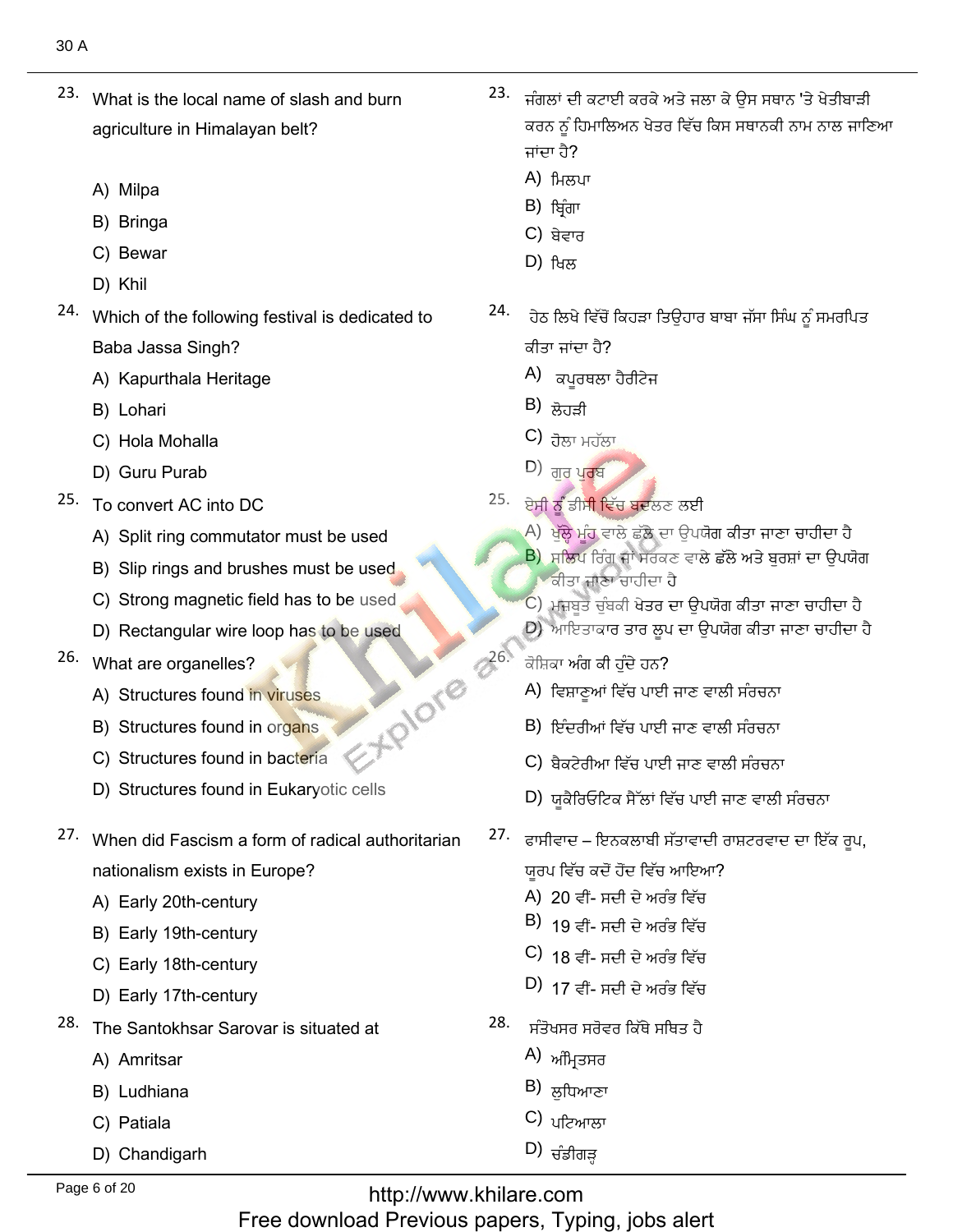- ————————————————————<br>Baba Sheikh Farid Aagman is celebrated at<br>A) Faridkot 29.
	- A) Faridkot
- A) Faridkot<br>B) Baba Farid Nagar<br>C) Amritsar A) Faridkot A) ਫ਼ਰੀਦਕੋਟ<br>
B) Baba Farid Nagar B) ਬਾਬਾ ਫ਼ਰੀਜ਼<br>
C) Amritsar C) ਮੁਪਰੀਸ਼ੇਸ਼ਮ (D) ਸ਼ਹਿਮਾਣਾ
	- C) Amritsar
	- D) Ludhiana
- D) Ludhiana<br>Which one of the following should be grouped with whales, aิ<br>A) Shark
	- A) Shark
	- A) Shark<br>B) Dolphin<br>C) Snake
	- C) Snake
	- D) Tortiose
- ບ<sub>ັ</sub>ກ ກວດເຮອອ<br>What is the state animal of Punjab?<br>A) Tiger
	- A) Tiger<br>B) Lion
	- B) Lion
	- B) Lion<br>C) Blackbuck<br>D) Elephant
	-
- D) Elephant<br>When did The Jallianwala Bagh massacre took place in Amritsar, Pui<br>A) 11-Apr-1919 EX. PIOTE
	- A) 11-Apr-1919<br>B) 12-Apr-1919
	- B) 12-Apr-1919<br>C) 13-Apr-1919
	- C) 13-Apr-1919
	- D) 14-Apr-1919
- D) 14-Apr-1919<br>At the time of short circuit, the current in the circuit
	- circuit<br>A) Reduces substantially<br>B) Does not change
	- B) Does not change
	- B) Does not change<br>C) Increases heavily
	- D) Vary continuously
- In which state is the Bhilai Steel plant situated?<br>A) Chhattisgarh 34.
	- A) Chhat<br>B) Bihar
	- B) Bihar
	- B) Bihar<br>C) Gujarat
	- West Bengal

ٍُفٓكوزافٔيمرَْٗنْن 29.

 $\mathcal{C}^{\mathcal{C}}_{\mathcal{A}}$ 

- 
- ੜਾਬਾ ਫਰੀ ਬਾਬਾ ਸ਼ੇਖ ਫਰੀਦ ਆਗਮ<br>A) ਫਰੀਦਕੋਟ<br>B) ਬਾਬਾ ਫਰੀਦ ਨਗਰ<br>C) ਅੰਮਿਤਸਰ
- 
- $D)$  ਲੁਧਿਆਣਾ
- A) ਫਰੀਦਕੋਟ<br>B) ਬਾਬਾ ਫਰੀਦ ਨਗਰ<br>C) ਅੰਮ੍ਰਿਤਸਰ<br>D) ਲੁਧਿਆਣਾ<br>30. ਆਧਨਿਕ ਵਰਗੀਕਰਨ ਦੇ ਅਨੁਸਾ ਬੱਧ ਕੀਤਾ
	- A) ਸ਼ਾਰਕ
	- B) ਡੌਲਫਿਨ
	- C) ਸੱਪ
	- D) ਕਛੂਆ
- 31. ਪੰਜਾਬ ਦਾ ਪ੍ਰਦੇਸ਼ੀ ਜਾਨਵਰ ਕਿਹੜਾ ਹੈ?
	- $(A)$  ਚੀਤਾ
	- $\overline{B}$ )  $\overline{B}$
	- C) ਕਾਲਾ ਹਿਰਨ
- المسلم السياسي المسلم المسلم المسلم المسلم المسلم المسلم المسلم المسلم المسلم المسلم المسلم المسلم المسلم المس<br>ويستمر المسلم المسلم المسلم المسلم المسلم المسلم المسلم المسلم المسلم المسلم المسلم المسلم المسلم المسلم المسل A)<br>B)<br>C)<br>32.
	- ਅੰਮ੍ਰਿਤਸਰ, ਪੰਜਾਬ ਵਿੱਚ ਜਲਿਆਂਵਾਲੇ ਬਾਗ ਦਾ ਕਤਲੇਆਮ ਕਦੋਂ
		- ਹੋਇਆ?<br>A) 11-ਅਪੈਲ-1919 <sup>A)</sup> 11-ਅਪ੍ਰੈਲ-1919<br>B) 12-ਅਪੈਲ-1919
		-
		- B) 12-ਅਪ੍ਰੈਲ-1919<br>C) <sub>13-ਅਪ੍ਰੈਲ-1919</sub>
		- $D)$  14-ਅਪ੍ਰੈਲ-1919
- A)<br>B)<br>C)<br>D)<br>33. <del>3</del>
	- A) ਕਾਫੀ ਘਟ ਜਾਂਦਾ
	- B) ਬਦਲਦਾ ਨਹੀਂ ਹੈ
	- C) ਬਹੁਤ ਜ਼ਿਆਦਾ ਵਧ ਜ
	- D) ਲਗਾਤਾਰ ਬਦਲਦਾ ਹੈ
- <sup>34.</sup> ਭਿਲਾਈ ਸਟੀਲ  $(B)$ <br>B)<br>C)<br>D)<br>34. fm
	- A) ਛਤੀਸਗੜ
	- B) ਬਿਹਾਰ
	- C) ਗਜਰਾਤ
	- $(D)$  ਪੱਛਮੀ ਬੰਗਾਲ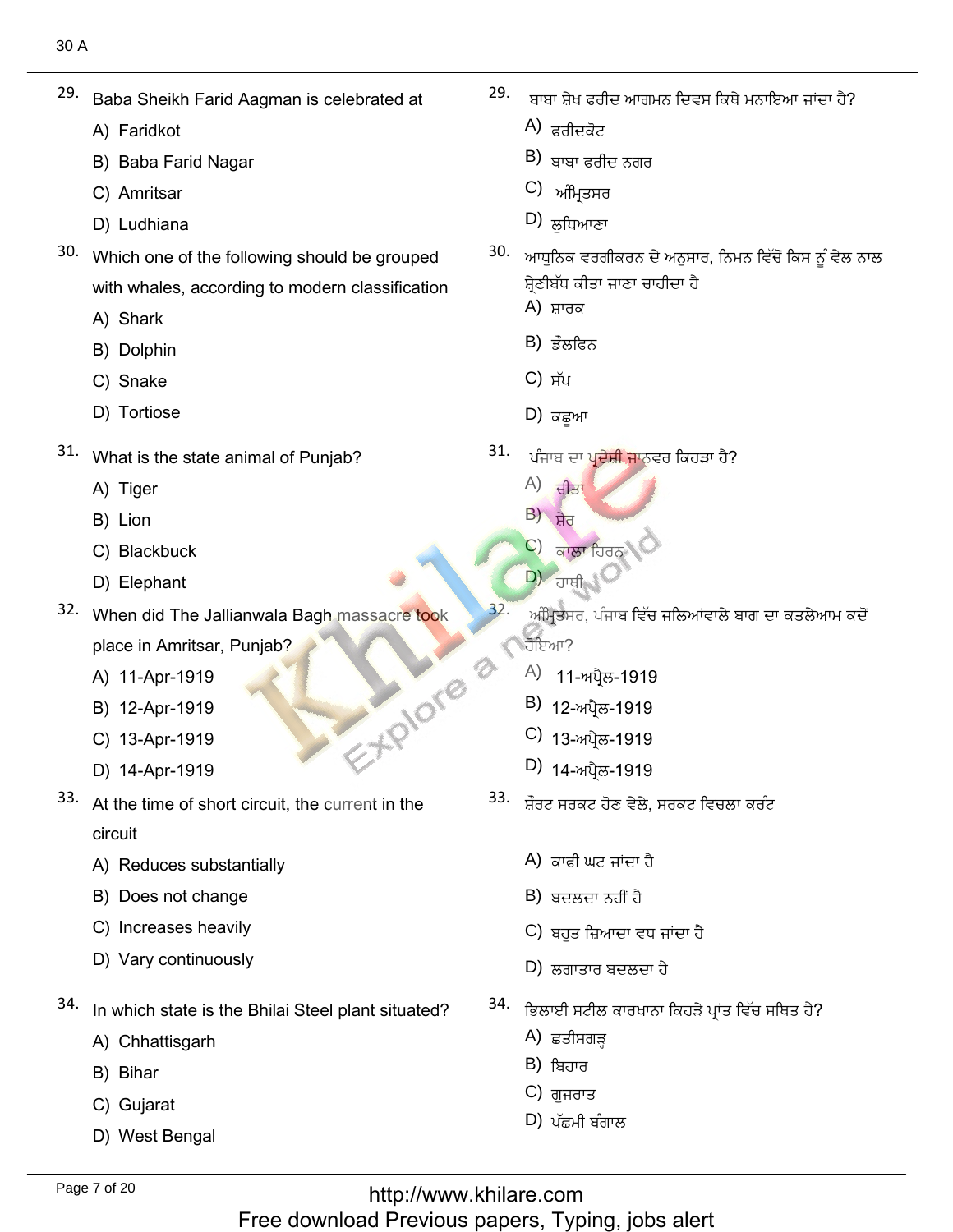- Who formed the Sikh Empire?<br>A) Guru Nanak
	- A) Guru Nanak
	- A) Guru Nanak<br>B) Guru Gobind Singh<br>C) Gulab Singh
	- C) Gulab Singh<br>D) Raniit Singh
	- D) Ranjit Singh
- A) Guru Nanak A) ਗੁਰੂ ਨਾਨਕ<br>
B) Guru Gobind Singh B) ਗੁਰੂ ਗੋਬਿੰਦ ਸਿੰਘ<br>
C) Gulab Singh C) Ranjit Singh D) Ranjit Singh D) Ranjit Singh D) ਗੁਲਾਬ ਸਿੰਘ<br>
36. Misch of the following argaments of a proton age,  $\frac{36}{25}$  ਹੋਇੰਡ,  $36.$  Which of the following property of a proton can change while i<br>A) Mass
	- A) Mass
	- A) Mass<br>B) Speed
	- B) Speed<br>C) Velocity<br>D) Enerav
	-
- D) Energy<br>Bathinda of Punjab was built by<br>A) Javapala
	- A) Jayapala
- A) Jayapala<br>B) Prithvi Raj Chauhan<br>C) Bal Band A) Jayapala<br>
B) Prithvi Raj Chauhan<br>
C) Bal Band<br>
D) Bhati Rao<br>
38. Ja which two Japaneses sitios were the first 2<br>
38. For a few of the C  $\overrightarrow{AB}$ <br>  $\overrightarrow{AB}$ <br>  $\overrightarrow{AB}$ <br>  $\overrightarrow{AB}$ <br>  $\overrightarrow{AB}$ <br>  $\overrightarrow{AB}$ <br>  $\overrightarrow{BC}$ <br>  $\overrightarrow{AB}$ <br>  $\$ 
	- C) Bal Band
	- C) Bal Band<br>D) Bhati Rao ann an India
- $38.$  In which two Japanese cities were the first 2 atomic bombs dropped in 2nd Wo<br>A) Hiroshima and Nagasaki
	- A) Hiroshima and Naga<br>B) Aichi and Akita
	- B) Aichi and Akita
	- B) Aichi and Akita<br>C) Chiba and Gifu
	- D) Miyagi and Nagano
- D) Miyagi and Nagano<br>Two parallel wires carrying current of same magnitude and in same direction attract each other .why?
	- other .why?<br>A) Because of electric force between them
	- A) Because of electric force between them<br>B) Because of magnetic force between them<br>C) Because of potential difference between
	- C) Because of potential difference between
	- them<br>Because of torque acting on each other

35. ذكْكٖيٕز

?ابْؾنٗكُذٓطْيوُرُٓ٬

- A) ਗੁਰੂ ਨਾਨਕ
- 
- 
- 
- ਨੋਮਨ ਵਿੱ レ) ਰਣਜੀਤ ਸਿੰਘ<br>ਪੋਟੌਨ ਦਆਰਾ ਚੰਬਕੀ ਖੇਤਰ ਵਿੱਚ ਸਤੰਤਰ ਰਪ 'ਚ ਘੰਮਣ ਦੇ ਦੌਰਾਨ A)<br>B)<br>C)<br>D)<br>36. 375.
	- A) <sub>ਪਿੰਡ</sub>
	- B) ਗਤੀ
	- C) ਵੇਗ
	- D) ਉਰਜਾ  $\lambda$ ) Å $\bar{a}$ q $\mu$ ,
- A)<br>B)<br>C)<br>D)<br>37. 37. 37. ਪੰਜਾਬ ਦਾ ਬਠਿੰਡਾ ਕਿਸ ਦੁਆਰਾ ਉਸਾਰਿਆ ਗਿਆ ਸੀ
	- A) ਜਯਪਾਲ
	-
	-
	- ًِٓٗلصٍٓ٬إْيَِٙٓفِٟٗذٗٓفكْلطصٍٓ٬قٕ٬ىٍٍَٗٓطٖف
- A)<br>B)<br>C)<br>D)<br>38. .<br>ਦੂਜੇ ਵਿਸ਼ਵ ਯੱਧ ਵਿੱਚ ਜਪਾਨ ਦੇ ਕਿਹੜੇ ਦੋ ਸ਼ਹਿਰਾਂ ਵਿੱਚ ਪਹਿਲੇ 2 ਣੂੰ ਬੰਬ ਸੁੱਟੇ ਗਏ ਸਨ?
	- A) ਹੀਰੋਸ਼ਿਮਾ ਅਤੇ ਨਾਗਾਸ
	- B) ਆਇਚੀ ਅਤੇ ਅ
	- C) ਚਿਬਾ ਅਤੇ ਗਿਫ
	- $D$ ) ਮਿਆਗੀ ਅਤੇ ਨਾਗਾਨੋ **P)** באי וועימים כדי איינו
- A)<br>B)<br>C)<br>D)<br>39. Fu 39. ਸਮਾਨ ਆਕਾਰ ਦੇ ਕਰੰਟ ਅਤੇ ਸਮਾਨ ਦਿਸ਼ਾ ਵਾਲੀਆਂ ਦੋ ਸਮਾਨੰਤਰ

ਂ ਇੱਕ ਦਜੇ ਨੂੰ ਆਕਰਸ਼ਿਤ ਕਰਦੀਆਂ ਹਨ। ਕਿਉਂ?

- A) ਉਹਨਾਂ ਦੇ ਵਿਚਕਾਰ ਬਿਜਲਈ ਸ਼ਕਤੀ ਹੋਣ ਦੇ ਕਾਰ
- B) ਉਹਨਾਂ ਦੇ ਵਿਚਕਾਰ ਚੁੰਬਕੀ ਸ਼ਕਤੀ ਹੋਣ ਦੇ ਕਾਰਨ
- C) ਉਹਨਾਂ ਦੇ ਵਿਚਕਾਰ ਸੰਭਾਵੀ ਅੰਤਰ ਹੋਣ ਦੇ ਕਾਰਨ
- كي ਚੁਹਨਾ ਦ ਵਿਚਕਾਰ ਸਭਾਵ। ਅਤਰ ਹੋਣ ਦੇ ਕਾਰਨ<br>D) *ਬਿੱਕ ਦੇ*ਜ਼ੇ 'ਤੇ ਬਲ ਕਿਰਿਆਸੀਲਤਾ ਹੋਣ ਦੇ ਕਾਰਨ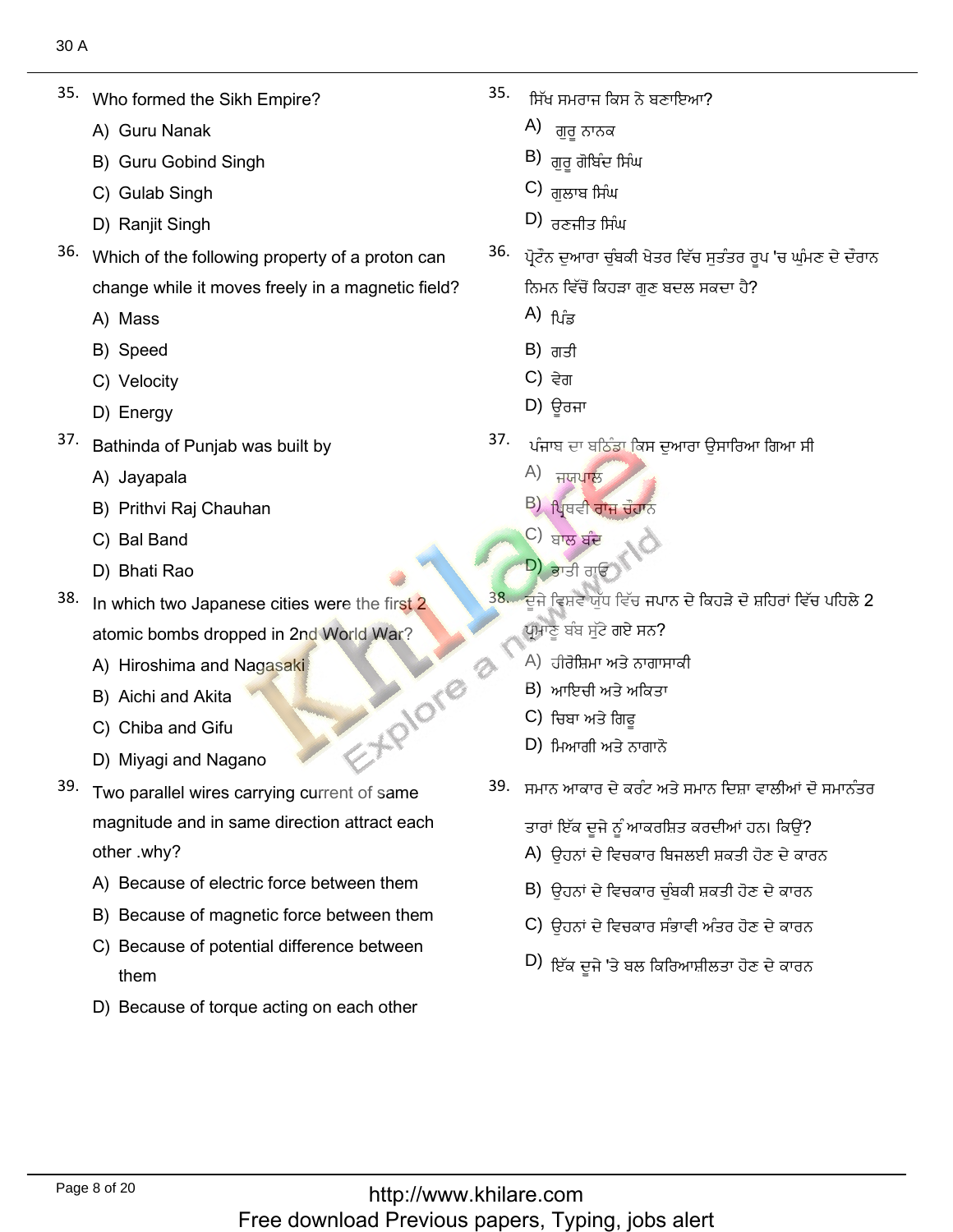- Identify the two components of eco system. 40.
	- Identify the two comp<br>A) Biotic and Abiotic
	- A) Biotic and Abiotic<br>B) Super biotic and Anti biotic<br>C) Antibiotic and biotic
	- C) Antibiotic and biotic
	- D) Great biotic and Abiotic
- $\frac{a}{b}$  When was The Indian Wildlife (Protection) Act enacted in India? enacted in Inc<br>A) 1972<br>B) 1973
	-
	- B) 1973<br>C) 1976
	- C) 1976
	- D) 1982
- D) 1982<br>Baking powder is:
	- Baking powder is:<br>A) Sodium hydrogen carbonate<br>B) Sodium carbonate
	- B) Sodium carbonate<br>C) Sodium citrate
	- C) Sodium citrate
	- Sodium citrate<br>Sodium hydrogen carbonate+ Citric acid D) Sodium hydrogen carbonate+ Citric\*<br>What is the holy- book of Sikh religion?
- What is the ho<br>A) Bible
	- A) Bible
	- A) Bible<br>B) Ramayana<br>C) Kuran
	- C) Kuran
	- C) Kuran<br>D) Guru Granth Saheb **2008**
- When was Mahatma Gar<br>A) October 2, 1869
	- A) October 2, 1869
	- A) October 2, 1869<br>B) October 2, 1889<br>C) October 2, 1879
	- C) October 2, 1879<br>D) October 2. 1890
	-
- D) October 2, 1890<br>When was the unconditional surrender of Germany signed, ending the European conflict of World War II? World War II?<br>A) May, 1945<br>B) Mav. 1951
	-
	- B) May, 1951<br>C) Mav. 1950
	- C) May, 1950<br>D) Mav. 1947
	-

 $\frac{1}{40.}$ 40. ਈਕੋ ਸਿਸਟਮ (ਪਰਿਆਵਰਨਕ ਪਬੰਧ) ਦੇ ਦੋ ਘਟਕਾਂ ਦੀ ਪਛਾਣ ਕਰੋ। A) ਜੈਵਿਕ ਅਤੇ ਅਜੈਵਿਕ

َيْضُ فِي الْفَرْقُ بِينَ مِنْ الْفَرْقُ بِينَ مِنْ الْفَرْقُ بِينَ الْفَرْقُ الْفَرْقُ بِينَ الْفَرْقُ الْفَر

- B) ਅਤਿ ਜੈਵਿਕ ਅਤੇ ਪ੍ਰਤਿ
- C) ਪ੍ਰਤਿਜੈਵਿਕ ਅਤੇ ਜੈਵਿਕ
- D) ਮਹਾਂ ਜੈਵਿਕ ਅਤੇ ਅਜੈਵਿਕ
- ,,<br>
B)<br>
C)<br>
D)<br>
41. ਕਾਰ 41. ਭਾਰਤ ਵਿੱਚ ਭਾਰਤੀ ਵਣਜੀਵ (ਸੁਰੱਖਿਆ) ਐਕਟ ਕਦੋਂ ਲਾਗੂ ਕੀਤਾ ਗਿਆ ਸੀ?<br>A) <sub>1972</sub> ਜੈਵਿਕ ਅਤੇ ਅਜੈਵਿਕ<br>ਅਤਿ ਜੈਵਿਕ ਅਤੇ ਪ੍ਰਤਿ ਜੈਵਿਕ<br>ਪ੍ਰਤਿਜੈਵਿਕ ਅਤੇ ਜੈਵਿਕ<br>ਮਹਾਂ ਜੈਵਿਕ ਅਤੇ ਅਜੈਵਿਕ<br>ਤ ਵਿੱਚ ਭਾਰਤੀ ਵਣਜੀਵ (ਸੁਰੱਖਿਅ<br>ਾ ਸੀ?<br>1972<br>1973<br>1976 ੁੱਖ ਜਾਂਦੇ ਜਾਂਦੇ ਜਾਂਦਾ ਜਾਂਦਾ ਜਾਂਦਾ ਜਾਂਦਾ ਜਾਂਦਾ ਜਾਂਦਾ ਜਾਂਦਾ ਜਾਂਦਾ ਜਾਂਦਾ ਜਾਂਦਾ ਜਾਂਦਾ ਜਾਂਦਾ ਜਾਂਦਾ ਜਾਂਦਾ ਜਾਂਦਾ ਜਾਂਦ<br>ਤੋਂ ਵਿੱਚ ਭਾਰਤੀ ਵਣਜੀਵ (ਸੁਰੱਖਿਆ) ਐਕਟ ਕਦੋਂ ਹ<br>1972<br>1973<br>ਗੁੰ ਪਾਊਡਰ ਜਾਂ ਸੋਢਾ:<br>ਸੋਡੀਅਮ ਕਾਰਬੋਨੇਟ ਹੈ<br>ਸੋਡੀਅਮ ਕਾਰਬੋਨੇਟ ਹੈ<br>
	-
	- B) <sup>1973</sup>
	- $C)$  1976
	- <sup>С)</sup> 1976<br>D) <sub>1982</sub>  $\sim$  1902
- 42. ਬੇਕਿੰਗ ਪਾਊ<mark>ਡਰ ਜਾਂ ਸੋ</mark>ਢਾ:
	- A) ਸੋਡੀਅਮ ਹਾਈਡੋਜਨ ਕ
	- B) ਸੋਡੀਅਮ ਕਾਰਬੋਨੇ
	- C) ਸੋਡੀਅਮ ਸਾਇਟ੍ਰੇਟ
- <mark>D) ਸੋਡੀਅਮ ਹਾਈਡ੍ਰੋਜਨ ਕਾਰਬੋਨੇਟ+ ਸਿਟਰ</mark>ਿ A)<br>B)<br>C)<br>D)<br>43. a3
	- ਸਿੱਖ ਧਰਮ ਦੀ ਪਵਿੱਤਰ ਪਸਤਕ ਕਿਹੜੀ ਹੈ?
		- $(A)$  ਬਾਇਬਲ
		-
		-
		- $D$ ) ਗੁਰੂ ਗ੍ਰੰਥ ਸਾਹਿਬ
- 44. Hence (C E 2) divided by the C of the C of the C  $\frac{1}{2}$  and C  $\frac{1}{2}$  and  $\frac{1}{2}$  (B  $\frac{1}{2}$  C  $\frac{1}{2}$  and  $\frac{1}{2}$  C  $\frac{1}{2}$  and  $\frac{1}{2}$  and  $\frac{1}{2}$  and  $\frac{1}{2}$  and  $\frac{1}{2}$  and  $\frac{1}{2}$  and  $\frac{$  $\begin{pmatrix} 4 \\ B \end{pmatrix}$ <br>B)<br>C)<br>44. ਮਹਾਤਮਾ ਗਾਂਧੀ ਦਾ ਜਨਮ ਕਦੋਂ ਹੋਇਆ ਸੀ?
	- A) 2 ਅਕਤੂਬਰ, 1869
	- B) 2 ਅਕਤੂਬਰ, 1889
	- C) <sub>2 ਅਕਤੂਬਰ, 1879</sub>
	- D) 2 ਅਕਤੂਬਰ, 1890
	- A)<br>B)<br>C)<br>D)<br>45. 45. ਜਰਮਨੀ ਨੇ ਬਿਨਾ ਸ਼ਰਤ ਸਮਰਪਣ 'ਤੇ ਹਸਤਾਖਰ ਕਦੋਂ ਕੀਤੇ ਸਨ, ਜਿਸ ਨਾਲ ਦੂਜੇ ਵਿਸ਼ਵ ਯੁੱਧ ਦੇ ਯੂਰਪੀ ਸੰਘਰਸ਼ ਦਾ ਅੰਤ ਹੋਇਆ?
		- A) ਮਈ, 1945
		- B) ਮਈ, 1951
		- C) ਮਈ, 1950
		- D)  $H\rightarrow H$ , 1947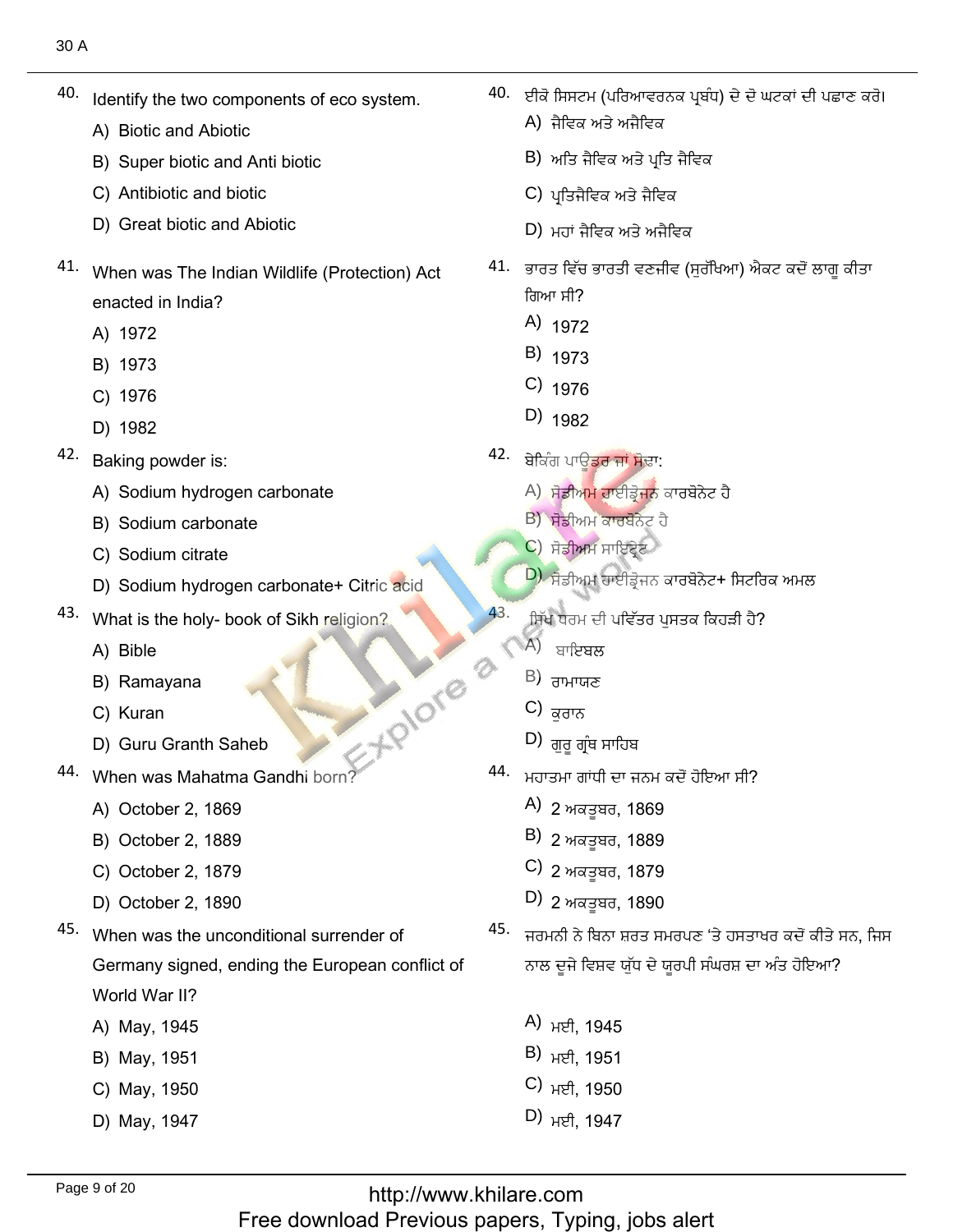A) Japan<br>B) Ottomon Empire<br>C) United Kingdom

Central Power<br>A) Japan A) Japan

- C) United King<br>D) China
- 
- D) China<br>Before India Pakistan partition which city was 47. capital of Punjab?<br>A) Islamabad

which of the following country was associated to<br>Central Aostroid Which of the following country was associated to

- A) Islamabad<br>B) Rawlpindi
- B) Rawlpindi<br>C) Patiala
- C) Patiala
- D) Lahore
- D) Lahore<br>The term 'rancidity' represents:<br>A) Acid rain
	- A) Acid rain
	- A) Acid rain<br>B) Oxidation of fatty food<br>C) Rotting of fruits
	- C) Rotting of fruits
	- D) Fading of colored clothes in the sun
- D) Fading of colored clothes in the sun<br>On the basis of area, on which rank Punjab falls D)  $10^{\text{th}}$ <br>D)  $10^{\text{th}}$ 
	- in India ?<br>A) 14<sup>th</sup> A)  $14<sup>th</sup>$
	- A) 14<sup>th</sup><br>B) 17<sup>th</sup>
	- B) 17<sup>th</sup><br>C) 19<sup>th</sup> 19<sup>th</sup><br>10<sup>th</sup>
	-
- D) 10<sup>th</sup><br>Which of the following glands is known for functioning as both endocrine and exocrine gland? gland?<br>A) Pitutory<br>B) Adrenal
	-
	- B) Adrenal
	- B) Adrenal<br>C) Pancreas<br>D) Thvroid
	-

 $\frac{1}{46.}$ 46. ਨਿਮਨਲਿਖਤ ਵਿੱਚੋਂ ਕਿਹੜਾ ਦੇਸ਼ ਪਹਿਲੇ ਵਿਸ਼ਵ ਯੱਧ ਵਿੱਚ ਕੇਂਦਰੀ ਤ ਨਾਲ ਜੁ

ُورُو ٱلْأَرْضِ ٱلْأَرْضِ ٱلْأَرْضِ ٱلْأَرْضِ ٱلْأَرْضِ ٱلْأَرْضِ ٱلْأَرْضِ ٱلْأَرْضِ ٱلْأَرْضِ ٱلْأَرْضِ ٱلْأَ

- A) ਜਪਾਨ
- B) ਤਰਕ ਸਾਮਰਾਜ
- C) ਯੂਨਾਇਟੇਡ ਕਿੰ
- $D$ ) ਚੀਨ
- A) ਜਪਾਨ<br>B) ਤੁਰਕ ਸਾਮਰਾਜ<br>C) ਯੂਨਾਇਟੇਡ ਕਿੰਗਡਮ/ਬ੍ਰਿਟੇਨ<br>D) ਚੀਨ<br><sup>47.</sup> ਭਾਰਤ ਪਾਕਿਸਤਾਨ ਦੇ ਬਟਵਾਰੇ ਤੋਂ ਪਹਿਲਾਂ. ਕਿਹੜਾ ਸ਼ਹਿਰ ਪੰਜਾਬ ਭਾਰਤ - ਪਾਕਿਸਤਾਰ<br>ਦੀ ਰਾਜਧਾਨੀ ਸੀ? ਦੀ ਰਾਜਧਾਨੀ ਸੀ?
	- A) <sub>ਇਸਲਾਮਾਬਾਦ</sub>
	- B) ਰਾਵਲਪਿੰਡੀ<br>C) ਪਟਿਆਲਾ<br>D) ਲਾਹੌਰ
	- $\mathsf{C}$ ) ਪਟਿਆਲਾ
	-
- リ) ੂਲਾਹੌਰ<br>ਸ਼ਬਦ 'ਰੇਨ<mark>ਸਿਡਿਟੀ' ਦਰਸਾਉਂਦਾ ਹੈ:</mark> A)<br>B)<br>C)<br>D)<br>48.
	- $(A)$  ਅਮਲ ਵਰੇਖਾ
	- B) <mark>ਚਰਬੀ ਯ</mark>ਕਤ ਭੋਜਨ
	- $\left( {\mathsf c} \right)$ ਂ ਫਲਾਂ ਦਾ ਸੜ ਜਾਣਾ
	- $\ket{\mathsf{D}}$ ਾਧੁੱਪ ਵਿੱਚ ਕੱਪੜਿਆਂ ਦਾ ਰੰਗ ਫਿੱਕਾ ਪੈ ਜਾਣਾ
- A)<br>
B)<br>
C)<br>
D)<br>
49. ਖੇਤਰ-ਫਲ ਦੇ ਆਧਾਰ ਉੱਤੇ, ਭਾਰਤ ਵਿੱਚ ਪੰਜਾਬ ਕਿਹੜੇ ਦਰਜੇ ਉੱਤੇ
	- ਆਉਂਦਾ ਹੈ?<br>A) 14ਵੇਂ
	- B)  $17\vec{e}$
	- C)  $19\vec{z}$
	- ٗفٔـ٫ᴆزكةْᴡُٙذحٗؿئكةْᴡٙؼᶶٖ٫كٔـ٫ᴆزِٟٔذٓᶦصٍٓ٬كوكٓ
- A)<br>B)<br>C)<br>D)<br>50. <del>A</del> 50. ਨਿਮਨ ਵਿੱਚੋਂ ਕਿਹੜੀ ਗ੍ਰੰਥੀ ਨੂੰ ਐਂਡੋਕ੍ਰਾਈਨ ਅਤੇ ਐਕਸੋਕ੍ਰਾਈਨ ਗ੍ਰੰਥੀ ਦੇ

 $\overline{z}$  over

- A) ਪਿਊਸ਼ਿਕਾ
- B) ਐਡ੍ਰੀਨਲ
- C) ਪਾਚਕ ਗ੍ਰੰਥੀ
- D) ਥਾਇਰਾਈਡ ਗ੍ਰੰਥੀ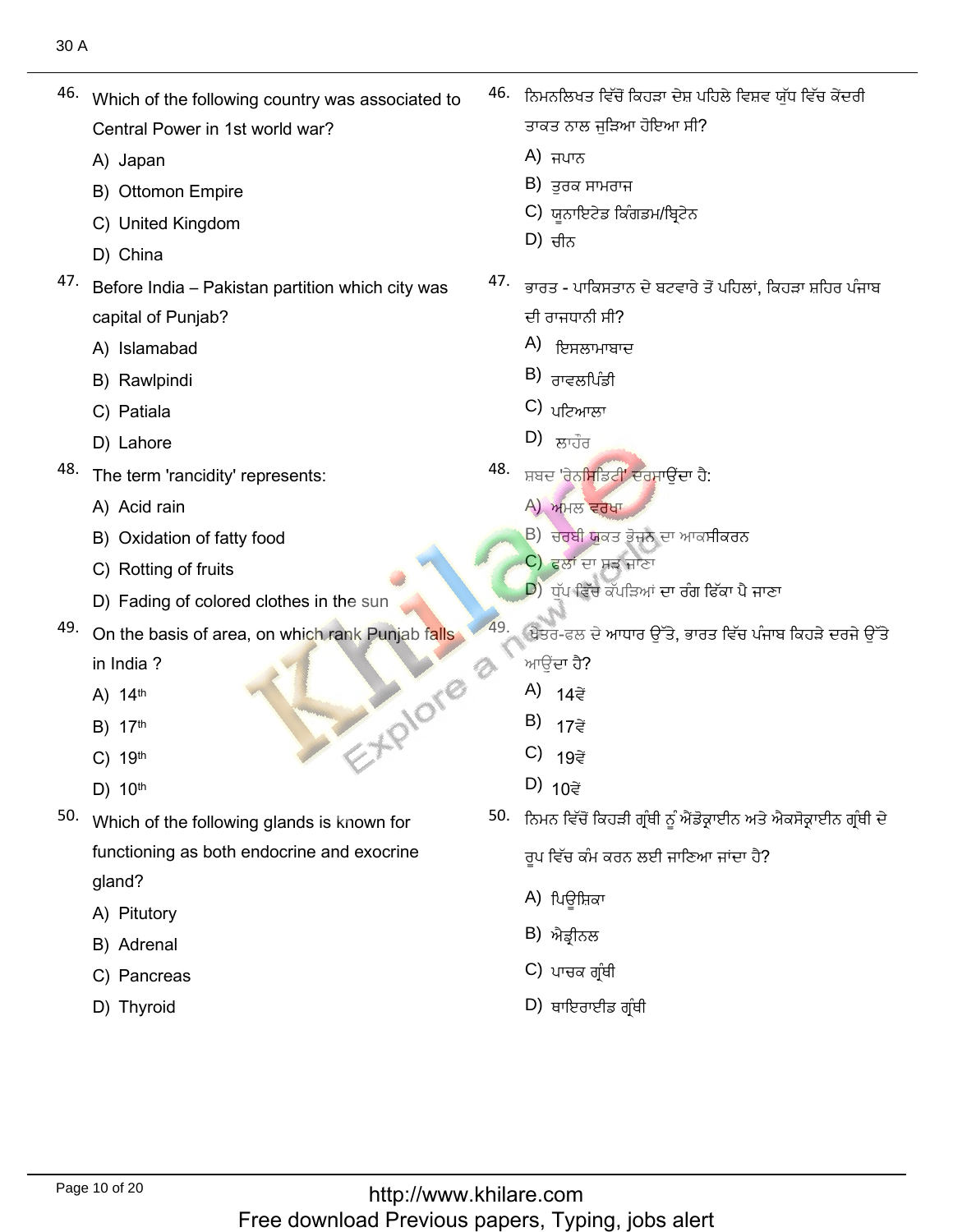- Which hormone helps the body to face the emergency situatior<br>A) Adrenaline
	- A) Adrenaline
	- A) Adrenaline<br>B) Parathormone<br>C) Thvroxine
	- C) Thyroxine
	- D) Testosterone
- D) Testosterone<br>On which of the following dates was the Treaty of Versailles signed?<br>A) 28-Jun-1919
	- A) 28-Jun-1919<br>B) 20-Jun-1919
	- B) 20-Jun-1919<br>C) 28-Jul-1919
	- C) 28-Jul-1919<br>D) 20-Jul-1919
	-
- D) 20-Jul-1919<br>In which year was Fascio di Combattimento established?<br>A) 1925
	- A) 1925<br>B) 1919
	- B) 1919
	- B) 1919<br>C) 1917<br>D) 1922
	-
- D) 1922<br>Which of the plant hormones causes division in
	- cells?
	- cells?<br>A) Cytokinin<br>B) Auxin
	- B) Auxin
	- B) Auxin<br>C) Gibberellin<br>D) Ethvlene
	-
- D) Ethylene<br>A 110V battery supplies power to a Bulb with a resistance of 2200 ohms. How much current is flowing through th<br>A) 50 Amps
	- A) 50 Amps<br>B) 5 Amps
	- B) 5 Amps
	- B) 5 Amps<br>C) 0.5 Amps
	- 0.05 Amps

 $\frac{1}{51. + \frac{1}{27}}$ 51. – ਕਿਹੜਾ ਹਾਰਮੋਨ ਹੰਗਾਮੀ ਸਥਿਤੀਆਂ ਦਾ ਸਾਹਮਣਾ ਕਰਨ ਵਿੱਚ ਸਰੀਰ ਦੀ ਮਦਦ ਕਰਦਾ ਹੈ

َاصِيْرَ بِيْنِ رَبِّيْ إِنَّ يَسْتَخْرُجُ بِيْنَ بِيْنِ رَبِّي الْأَرْضِيَاتِ وَالْكَلِّيْنَ وَالْكَلِّيْنَ و

- A) ਐਡਿਨੈਲਿਨ
- B) ਪੈਰਾਥੋਰਮੋਨ
- C) ਥਾਇਰੋਕਸਿਨ
- (D
- A)<br>B)<br>C)<br>52. <del>A</del> ਨਿਮਨਲਿਖਤ ਵਿੱਚੋਂ ਕਿਸ ਤਾਰੀਖ ਨੂੰ ਵਰਸਾਏ ਦੀ ਸੰਧੀ 'ਤੇ ਹਸਤਾਖਰ ਕੀਤੇ ਗਏ ਸਨ?
	- A) 28-ਜੂਨ-1919
	- B) 20-ਜਨ-1919
	- C) 28-ਜਲਾਈ-1919
	- D) 20-ਜੁਲਾਈ-1919
- A)<br>B)<br>C)<br>D)<br>53. The
- $A) 1925$  $\binom{A}{1925}$ <br>B) 1919 A)<br>
B)<br>
C)<br>
D)<br>
54.
	- 1919<br>1917
	- C)  $1917$ <br>D)  $1922$
	-
	-
	- A) ਸਾਇਟੋਕਾਇ
	- B) ਔਕਸਿਨ
	- C) ਜਿਬੇਰਲੀਨ
	- $D$ ) ਏਥੀਲੀਨ  $\mathcal{D}$ ) ହ୍ୟାਲାਨ $\mathcal{D}$
- A)<br>B)<br>C)<br>D)<br>55. 44 110V ਦੀ ਬੈਟਰੀ ਇੱਕ ਬਲਬ ਨੂੰ 2200 ohms ਜਾਂ ਓਮ ਦੇ ਅਵਰੋਧ ਨਾਲ ਪਾਵਰ ਸਪਲਾਈ ਕਰਦੀ ਹੈ। ਬਲਬ ਦੇ ਅੰਦਰੋਂ ਕਿੰਨਾ <sup>,</sup> ਪ੍ਰਵਾਹਿਤ ਹੁੰਦਾ ਹੈ?
	- A) 50 Amps ਜਾਂ ਐਂਪ
	- B) 5 Amps ਜਾਂ ਐਂਪਸ
	- C) <sub>0.5 Amps ਜਾਂ ਐਂਪਸ</sub>
	- $(D)$  0.05 Amps ਜਾਂ ਐਂਪਸ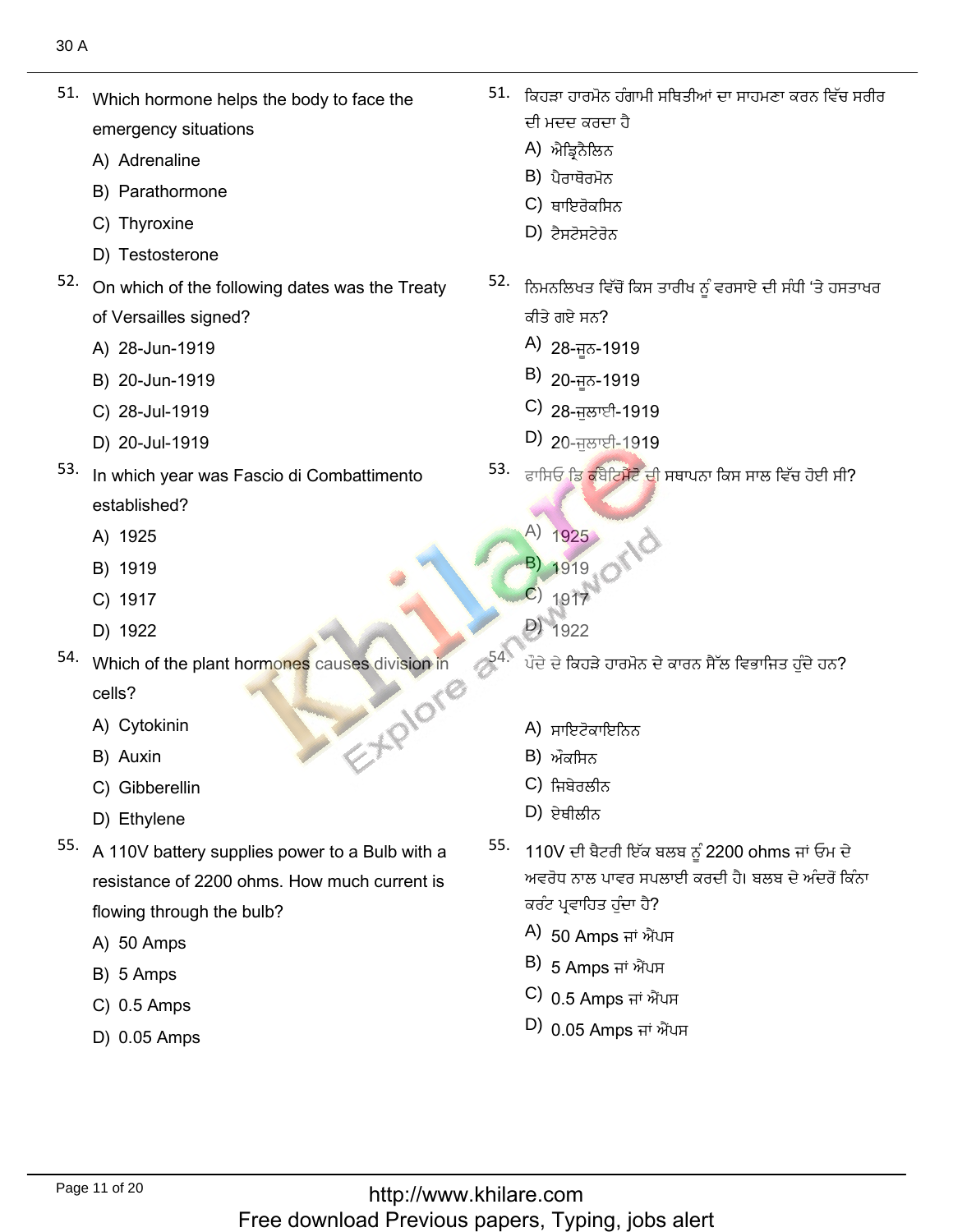- What does Horticulture mean? A)
	- What does Horticulture mean?<br>A) Growing of fruits & vegetables<br>B) Primitive farming
	- B) Primitive farming
	- B) Primitive farming<br>C) Slash and Burn agriculture<br>D) Growing silk worms
	-
- D) Growing silk worms<br>What is the longitudinal meridian of Punjab?<br>A) 73°55' East to 76°50' East
	- A) 73°55' East to 76°50' East<br>B) 30º66' East to 33º50' East
	- B) 30º66' East to 33º50' East<br>C) 28º55' East to 31º50' East
	- C) 28º55' East to 31º50' East<br>D) 40º66' East to 43º50' East
	-
- D) 40º66' East to 43º50' East<br>What are the color codes for a resistor of 120Ω?<br>A) Black. Brown. Red
	- A) Black, Brown, Red<br>B) Brown. Red. Brown
	- B) Brown, Red, Brown<br>C) Black. Red. Orange
	- C) Black, Red, Orange<br>D) Black. Red. Brown
	-
- D) Black, Red, Brown<br>CO<sub>2</sub> is detected by passing it through a <mark>s</mark>olution of lime water<br>A) Blue
	- A) Blue<br>B) Red
	- B) Red
	- B) Red<br>C) Green<br>D) Milkv
	-
- D) Milky<br>Who was the Prime Minister of England during Quit India movement?<br>A) George Grenville
	- A) George Grenville<br>B) Winston Churchill
	- B) Winston Churchi<br>C) William Pitt
	- C) William Pitt
	- D) Henry Addington

56. ْؾتْزتإاٞٔنُٗؿئًم

?ِ٘ـيئٔذْفٔكْنزْن

- A) ਫਲ ਅਤੇ ਸਬ
- **B**) ਪਾਚੀਨ ਖੇਤੀ
- C) ਜੰਗਲਾਂ ਦੀ ਕਰ ਕਰਨਾ A)<br>B)<br>C)<br>D)<br>57. 35
	- D) ਰੇਸ਼ਮ ਦੇ ਕੀੜੇ ਪਾਲਣਾ
- 57. ਪੰਜਾਬ ਦਾ ਰੇਖਾਂਸ਼ੀ ਮਧਿਆਹਨ ਕੀ ਹੈ?
	- A) 73°55' ਪੂਰਬ ਤੋਂ 76°50' ਪੂਰਬ<br>B) 30º66' ਪਰਬ ਤੋਂ 33º50' ਪਰਬ
	- $\vert$ B) 30º66' ਪੁਰਬ ਤੋਂ 33º50' ਪੁਰਬ
	- B) 30º66' ਪੂਰਬ ਤੋਂ 33º50' ਪੂਰਬ<br>C) 28º55' ਪੂਰਬ ਤੋਂ 31º50' ਪੂਰਬ
- C) 28º55' ਪੂਰਬ ਤੋਂ 31º50' ਪੂਰਬ<br>D) 40º66' ਪੂਰਬ ਤੋਂ 43º50' ਪੂਰਬ 4) 73°55' ਪੂਰਬ ਤੋਂ 7<br>B) 30º66' ਪੂਰਬ ਤੋਂ 3<br>C) 28º55' ਪੂਰਬ ਤੋਂ 3<br>D) 40º66' ਪੂਰਬ ਤੋਂ 4<br><sup>58.</sup> 120Ω ਦੇ ਪਤੀਰੋਧਕ ਦਾ
- $120$ Ω ਦੇ ਪ੍ਰਤੀਰੋਧਕ ਚ
	- A) <sub>ਕਾਲਾ, ਭੂਰਾ, ਲਾ</sub>
	- B) ਭਰਾ, <mark>ਲਾਲ, ਭਰਾ</mark>
	- C) ਕਾਲਾ, ਲਾਲ, ਨਾਰੰ
	- D) ਕਾਲਾ, ਲਾਲ, ਭੂਗ
- $\frac{1}{2}$ ي توسى بن تاسى بن ت A) ਕਾਲਾ, ਭੂਰਾ, ਲਾਲ<br>B) ਭੂਰਾ, ਲਾਲ, ਭੂਰਾ<br>C) ਕਾਲਾ, ਲਾਲ, ਭੂਰਾ<br>D) ਕਾਲਾ, ਲਾਲ, ਭੂਰਾ<br>59. ਚਨੇ ਦੇ ਪਾਣੀ ਦੇ ਘੋਲ ਵਿੱਚੋਂ CO<sub>2</sub> ਲੰਘਾੳ ਚੂਨ ਦੇ ਪਾਣੀ ਵ ਕੇ ਹੋ ਜਾਂਦਾ ਹੈ:
	-
	- A) ਨੀਲਾ<br>B) ਲਾਲ B) ਲਾਲ
	- C) ਹਰਾ
	- ابريترين بن المستقلّ في المستقلّ في المستقلّ في المستقلّ في المستقلّ في المستقلّ في المستقلّ في المستقلّ في ال<br>المستقلّ في المستقلّ في المستقلّ في المستقلّ في المستقلّ في المستقلّ في المستقلّ في المستقلّ في المستقلّ في ا
- (A)<br>(B)<br>(B)<br>(D)<br>(60. The Contract of District) ਭਾਰਤ ਛੱਡੋ ਅੰਦੋਲਨ ਦੇ ਦੌਰਾਨ ਇੰਗਲੈਂਡ ਦਾ ਪ੍ਰਧਾਨ ਮੰਤਰੀ ਕੌਣ ਸੀ?
	- A) ਜਾਰਜ ਗ੍ਰੇਨਵਿਲੇ
	- B) ਵਿੰਸਟਨ ਚਰਚਿ
	- C) ਵਿਲੀਅਮ ਪਿਟ
	- $D$ ) ਹੈਨਰੀ ਐਡਿੰਗਟਨ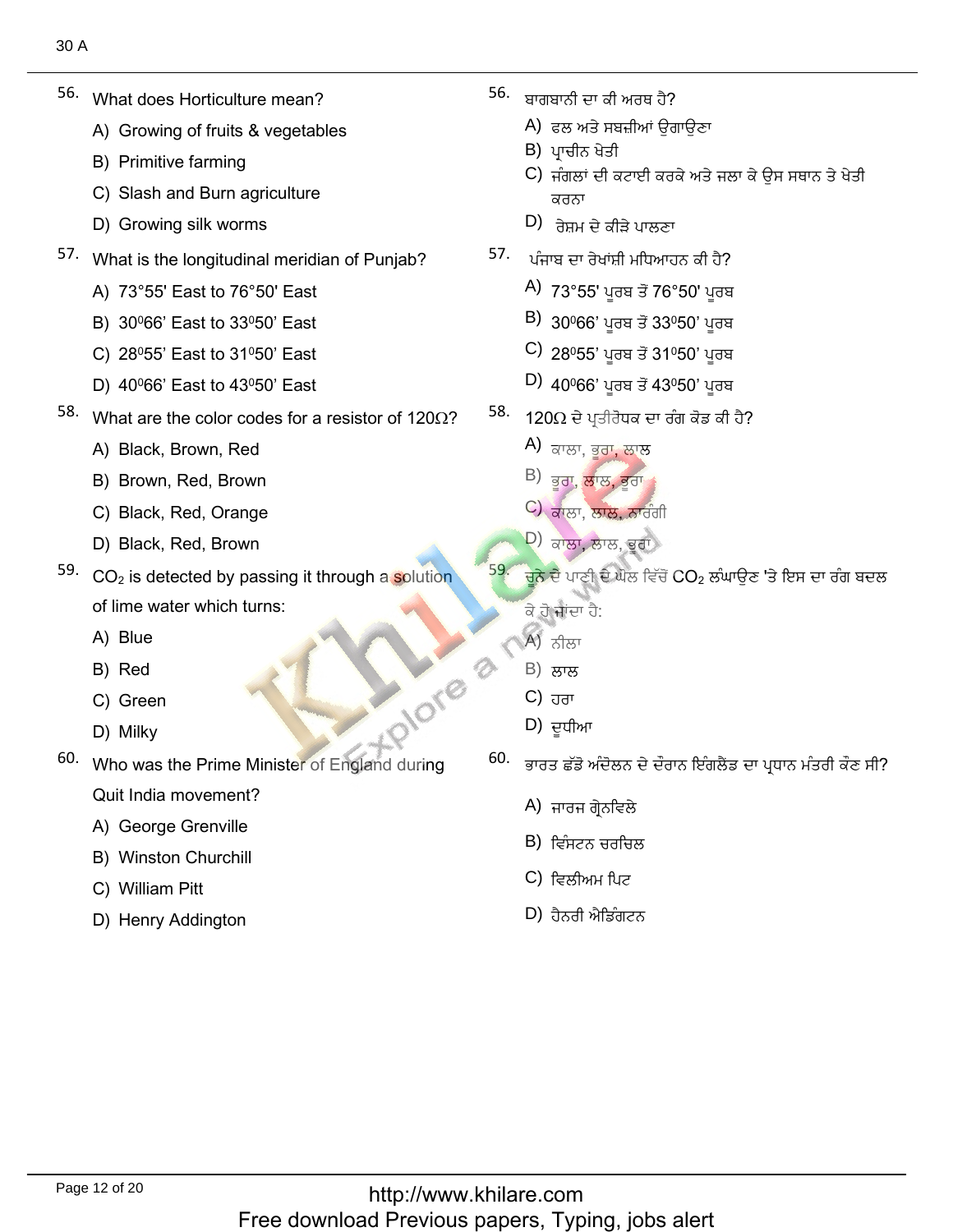- $61.$  The average salary per head of all the workers of an organization is Rs.450. The average salary of 12 workers is Rs.1, 500. The average salary per head of the rest is Rs.400. Find the total number of workers in the organization.
	- A) 200
	- B) 250
	- $C)$  300
	- D) 264
- $62.$  Find the sum (3.454545 + 2.515151 + 1.060606) =?
	- A) 8.020202
	- B) 7.919191
	- C) 7.030302
	- D) 7.121212
- $63.$  The product of all integers from -134 to +135, ends not included, is closest to which number?
	- A)  $-3^{21}$
	- B) 321
	- $C)$  7<sup>21</sup>
	-
- 64. 2y862 is a five digit numeral divisible by 9.
	- $A) 6$
	- $B) 0$
	- $C)$  1
	- $D)$  7
- 65. Two right circular cylinders of equal volume have their radii in the ratio 2:3, what is the ratio of their heights?
	- A) 9:4
	- B) 1:9
	- $C) 3:1$
	- $D)$  1:3
- $61.$  ਕਿਸੇ ਸੰਸਥਾ ਦੇ ਸਾਰੇ ਕਰਮਚਾਰੀਆਂ ਦੀ ਔਸਤ ਤਨਖਾਹ 450 ਰੁ. ਪ੍ਰਤੀ ਵਿਅਕਤੀ ਹੈ। 12 ਕਰਮਚਾਰੀਆਂ ਦੀ ਔਸਤ ਤਨਖਾਹ 1, 500 ਰ. ਹੈ। ਬਾਕੀ ਕਰਮਚਾਰੀਆਂ ਦੀ ਔਸਤ ਤਨਖਾਹ 400 ਰ. ਪਤੀ ਵਿਅਕਤੀ ਹੈ। ਪਤਾ ਕਰੋ ਕਿ ਸੰਸਥਾ ਵਿੱਚ ਕੱਲ ਕਿੰਨੇ ਕਰਮਚਾਰੀ ਹਨ।
	- A)  $200$
	- $B)$  250
	- $C)_{300}$
	- $D)$  264
- $62.$  ਜੋੜ ਪਤਾ ਕਰੋ (3.454545 + 2.515151 + 1.060606) = ?
	- A)  $8.020202$
	- $B)$  7.919191
	- $C)$  7.030302
	- D) 7.121212

63. -134 ਤੋਂ +135 ਤੁਕ ਦੀਆਂ ਸਾਰੀਆਂ ਪੂਰਨ ਸੰਖਿਆਵਾਂ ਦਾ <mark>ਗਣਨਫਲ ਕਿਸ ਸੰਖਿਆ ਦੇ ਨਿਕਟਤਮ ਹੋਵੇਗਾ, ਜਿਸ ਵਿੱਚ ਪਹਿਲੀ</mark> ਅਤੇ ਅੰਤਿਮ ਸੰਖਿਆ ਸ਼ਾਮਿਲ ਨਹੀਂ ਹੈ?

- A)  $-3^{21}$
- $B)$  $3^{21}$  $C) 7^{21}$
- $D) 0$

2

64. 2y862 ਇੱਕ ਪੰਜ ਅੰਕੀ ਸੰਖਿਆ ਹੈ ਜੋ ਕਿ 9 ਨਾਲ ਵੰਡਣਯੋਗ ਹੈ। ਨਿਮਨ ਵਿੱਚੋਂ ਕਿਹੜੀ ਸੰਖਿਆ y ਦਾ ਸਥਾਨ ਲੈ ਸਕਦੀ ਹੈ?

- $A) 6$
- $B) 0$
- $C)$  1
- $D)$  7

65. ਸਮਾਨ ਘਣਫਲ ਵਾਲੇ ਦੋ ਸਮ ਗੋਲਾਕਾਰ ਸਿਲੰਡਰਾਂ ਦੇ ਅਰਧ ਵਿਆਸਾਂ ਦਾ ਅਨੁਪਾਤ 2:3 ਹੈ, ਉਨ੍ਹਾਂ ਦੀਆਂ ਉਚਾਈਆਂ ਦਾ ਅਨੁਪਾਤ ਕਿੰਨਾ

- ਹੋਵੇਗਾ?
- A) 9:4
- B) 1:9
- $C) 3:1$
- $D) 1:3$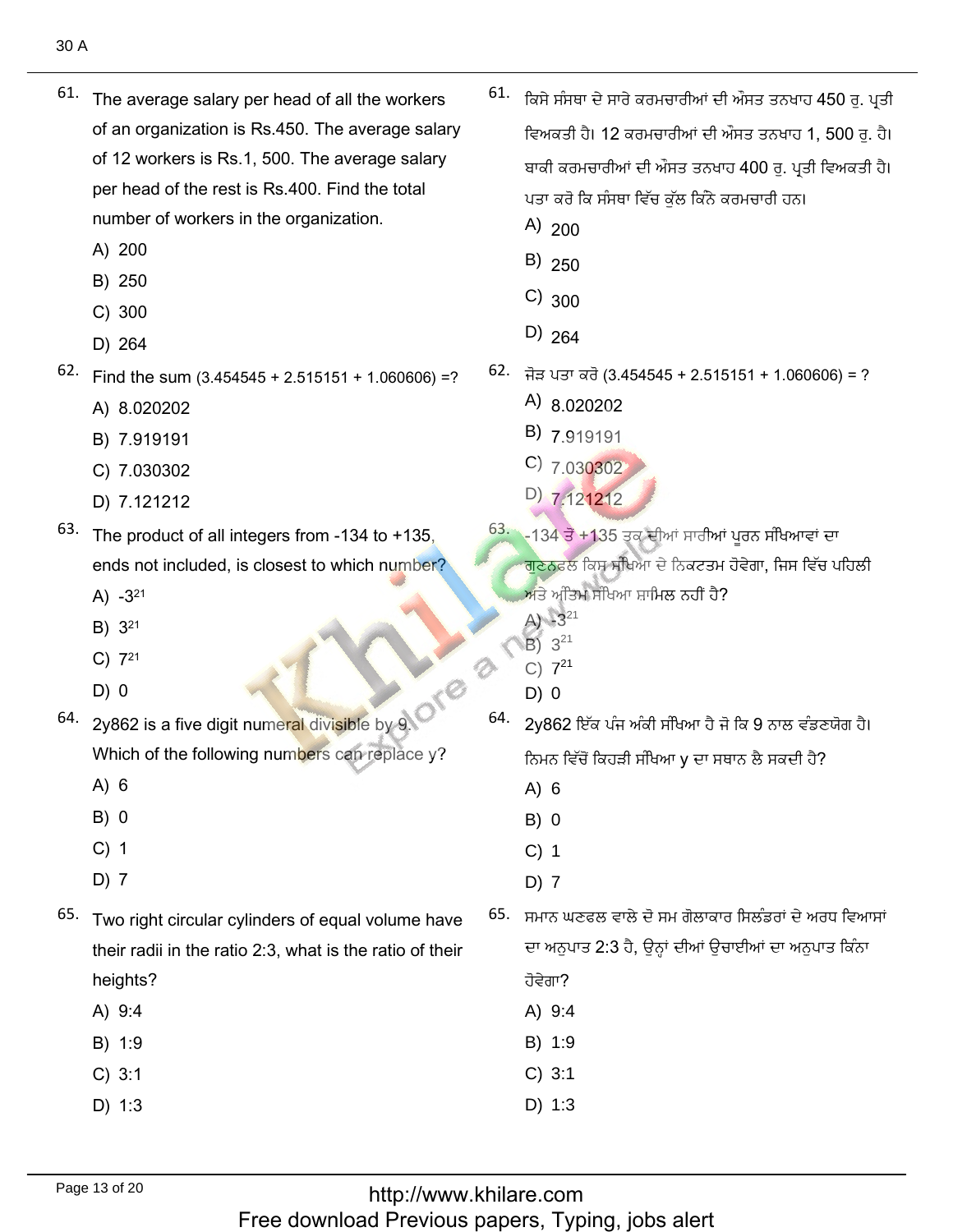- 66. The temperature in polar region is -60°F and the temperature in Sahara Desert is 52°F at a particular period of time. What is the difference of their temperatures?
	- A)  $-8$ <sup>o</sup>F
	- B) 112°F
	- C) -112°F
	- D) 102°F
- 67. A man spends 88% of his income and saves Rs.6, 000. What is his income (in Rs.)?
	- A) Rs.20, 000
	- B) Rs.60, 000
	- C) Rs.50, 000
	- D) Rs.25, 000
- 68. A man sells two bikes for Rs.30, 000 each, neither losing nor gaining in the deal. If he sold one bike at a gain of 25%, the other is sold at what percent of loss?
	- A) 15%
	- B) 25%
	- C) 16 2/3%
	- D) 26 2/3%
- E-X-PIOTO  $69.$  If the ratio of a to b and the ratio of x to y are both equal to 1/5, find the ratio of  $(a + x)$  to  $(b + y)$ .

70. If a person travels two equal distances at 20kmph

- A) 4/5
- B) 1/10
- $C)$  1/4
- D) 1/5
- and 30kmph respectively, what is his average speed? A) 24 B) 25  $C)$  22 D) 23
- <sup>66.</sup> ਕਿਸੇ ਵਿਸ਼ਿਸ਼ਟ ਸਮੇਂ 'ਤੇ ਧਰਵੀ ਖੇਤਰ ਦਾ ਤਾਪਮਾਨ -60ºF ਅਤੇ ਸਹਾਰਾ ਰੇਗਿਸਤਾਨ ਦਾ ਤਾਪਮਾਨ 52ºF ਹੈ। ਇਹਨਾਂ ਦੇ ਤਾਪਮਾਨ ਵਿੱਚ ਕਿੰਨਾ ਅੰਤਰ ਹੈ?
	- A)  $-8^0$ F
	- B) 112<sup>0</sup>F
	- $C) -112^{0}F$
	- D)  $102^{\circ}F$
- <sup>67.</sup> ਇੱਕ ਵਿਅਕਤੀ ਆਪਣੀ ਆਮਦਨ ਦਾ 88% ਹਿੱਸਾ ਖਰਚ ਕਰਦਾ ਹੈ ਅਤੇ 6, 000 ਰ. ਦੀ ਬੱਚਤ ਕਰਦਾ ਹੈ। ਉਸਦੀ ਆਮਦਨ (ਰ. ਵਿੱਚ) ਕਿੰਨੀ ਹੈ?
	-
	- $(A)$  20, 000 ਰੁ.
	- B)  $60,000$  J.
	- C)  $50,000 \frac{1}{9}$ .
	- D)  $25.000 \text{ d.}$
- ਇੱਕ ਵਿਅਕਤੀ ਕੋਲ ਦੋ ਮੋਟਰ ਸਾਈਕਲਾਂ ਹਨ ਅਤੇ ਉਹ ਨਾ ਲਾਭ ਅਤੇ ਨਾ <mark>ਹਾਨੀ ਦੇ ਸੌਦੇ ਨਾਲ ਹਰੈਕ ਨੂੰ 30, 000 ਰੂ. ਵਿੱਚ ਵੇਚਦਾ ਹੈ। ਜੇਕਰ ਉਸਨੇ</mark> ਇੱਕ ਮੋਟਰ ਸਾਈਕਲ ਨੂੰ 25% ਲਾਭ 'ਤੇ ਵੇਚਿਆ, ਤਾਂ ਦੱਸੋ ਕਿ ਉਸਨੇ ਦੂਜੀ ਮੋਟਰ ਸਾਈਕਲ ਨੂੰ ਕਿੰਨੇ ਪ੍ਰਤੀਸ਼ਤ ਹਾਨੀ 'ਤੇ ਵੇਚਿਆ?
	- A) 15%
	- B) 25%
	- C) 16 2/3%
	- D) 26 2/3%
- 69. ਜੇਕਰ a ਤੇ b ਦਾ ਅਨਪਾਤ ਅਤੇ x ਤੇ y ਦਾ ਅਨਪਾਤ ਦੋਵੇਂ 1/5 ਦੇ

ਬਰਾਬਰ ਹਨ, ਤਾਂ (a + x) ਤੇ (b + y) ਦਾ ਅਨਪਾਤ ਪਤਾ ਕਰੋ।

- A) 4/5
- B) 1/10
- $C) 1/4$
- D) 1/5
- 70. ਜੇਕਰ ਕੋਈ ਵਿਅਕਤੀ ਦੋ ਸਮਾਨ ਦੁਰੀਆਂ ਦੀ ਯਾਤਰਾ ਕ੍ਰਮ ਅਨੁਸਾਰ 20 ਕਿ.ਮੀ ਪ੍ਰਤੀ ਘੰਟਾ ਅਤੇ 30 ਕਿ.ਮੀ ਪ੍ਰਤੀ ਘੰਟਾ ਦੀ ਗਤੀ ਨਾਲ ਤੈਅ ਕਰਦਾ ਹੈ, ਤਾਂ ਉਸਦੀ ਔਸਤ ਗਤੀ ਕਿੰਨੀ ਹੈ?
	- A)  $24$
	- B)  $25$
	- $C)$  22
	- $D)$  23

http://www.khilare.com Free download Previous papers, Typing, jobs alert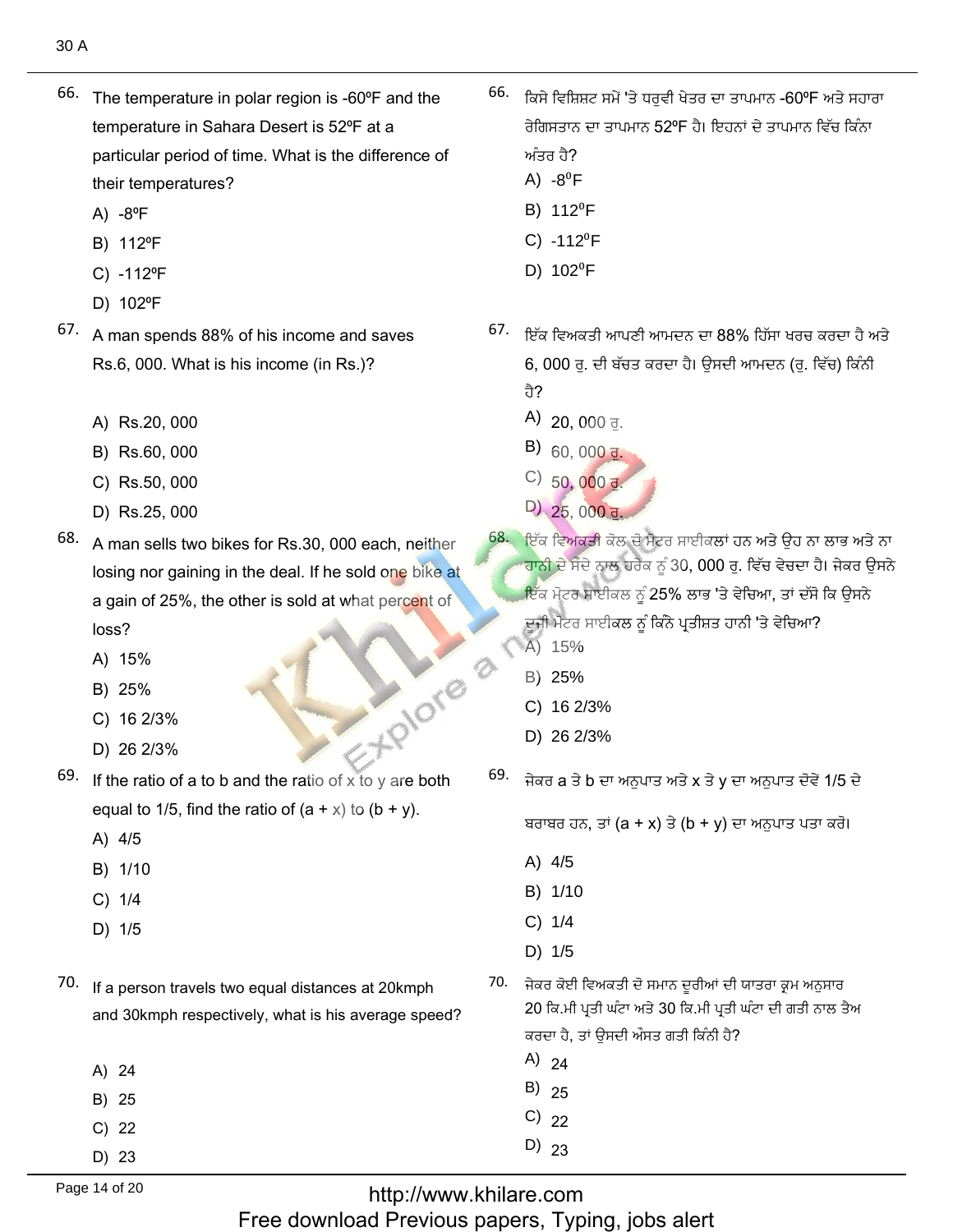71.<u>Find the synonym of the question word:</u><br>Find the synonym of the question word: Gentle Gentle<br>A) Soft A) Soft<br>B) Violent B) Violent<br>C) Cowardly<br>D) Rash 76. Fill in the blanks with correct option: 76. Fill in the blanks with correct option: Unless he invites<br>A) need not A) need no<br>B) should B) shou<br>C) mav  $C)$  may C) may<br>D) must D) Rash<br>Fill in the blanks with correct option: I like \_\_\_\_ volleyball. I<br>A) no article, an A) no arti<br>B) a. the  $B)$  a, the B) a, the<br>C) the, the<br>D) a. an 77. Fill in the blanks with correct option: We have to keep bad pe<br>A) at an equal rate A) at an equal i<br>B) blaze a trail B) blaze a trail B) blaze a trail<br>C) at arm's length<br>D) at anv rate Fill in the blanks with correct option:<br>In the blanks with correct option: In this age of information revolution, it is easy to A)see the latest developments. A) see eye to eye on<br>B) keep abreast of B) keep abre<br>C) abide bv C) abide by C) abide by<br>
D) be hand in hand with<br>
74. Identify the plural form of the given word: 78. Fill in the blanks with correct option: 78. Fill in the blanks with correct option: You board a moving bus, it is <mark>dang</mark>erous and for<br>A) might not A) might not A) might not<br>B) must not<br>C) may not C) may not<br>D) will not Lioness<br>A) Lionex A) Lionex A) Lionex<br>B) Lionesses<br>C) Lionessos C) Lionessos<br>D) Lionessus D) will not 79. Fill in the blanks with correct option: Can you tur<br>A) the A) the<br>B) a  $B) a$ B) a<br>C) an C) an<br>D) no article D) Lionessus<br>Identify the plural form of the given word: Brother-in-law Brother-in-law<br>A) Brother-in-laws A) Brother-in-laws<br>B) Brothers-ins-laws<br>C) Brothers-in-law C) Brothers-in-law<br>D) Brothers-in-laws 80. Fill in the blanks with correct option: The car broke down while we \_\_\_\_\_\_\_\_\_ to Mysore. Mysore.<br>A) have been going<br>B) has gone B) has gone B) has gone<br>C) were on the way<br>D) are going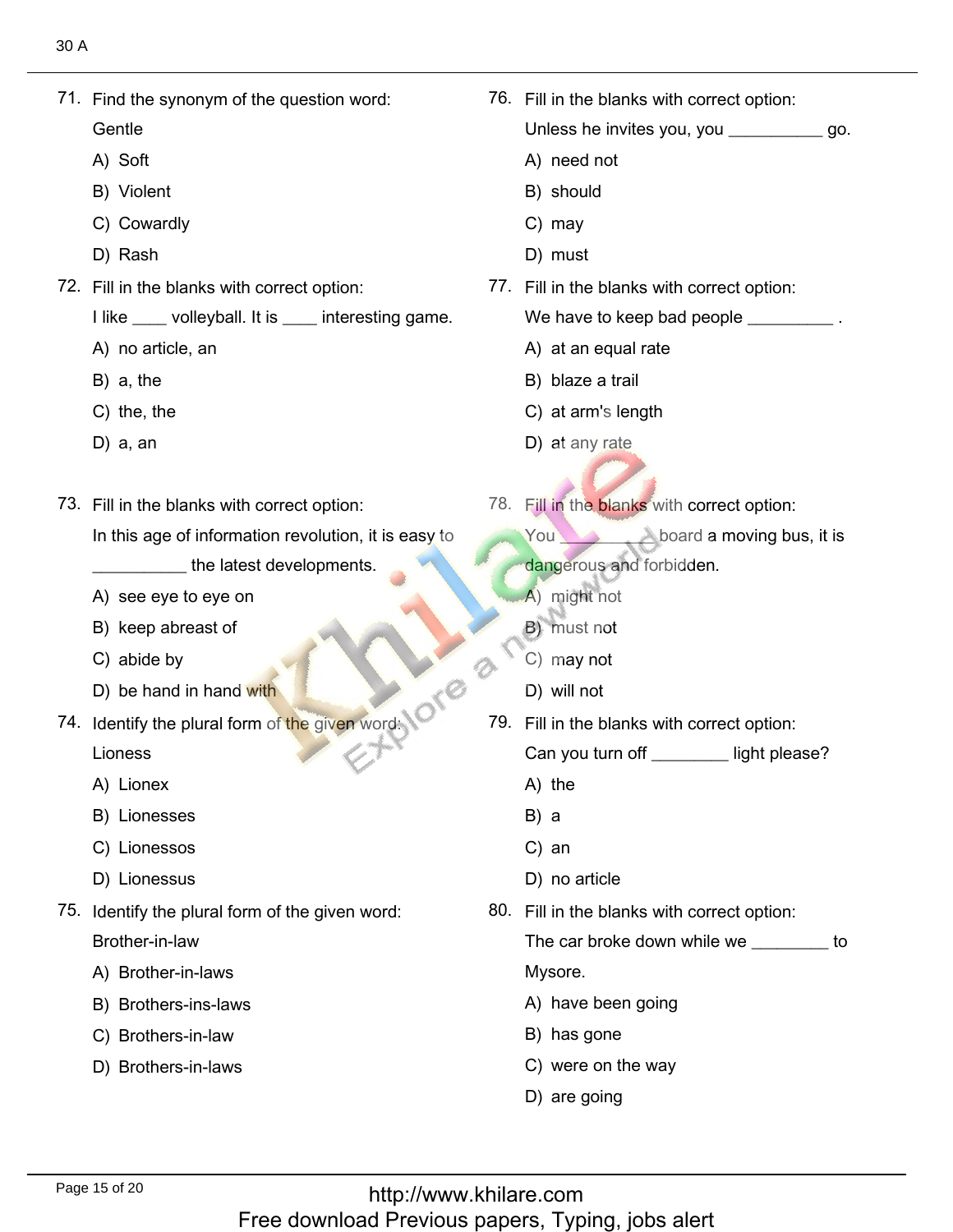Identify the plural form of the given word:<br>Identify the plural form of the given word:

**Breakfast** 

- Breakfast<br>A) Breakfastes<br>B) Breakfastess
- 
- B) Breakfastes<br>C) Breakfasts
- C) Breakfasts<br>D) Breakfastss
- D) Breakfastss<br>Choose the antonym of the question word: Prove Prove<br>A) Improve
	-
	- A) Improve<br>B) Unprove<br>C) Disprove
	- C) Disprove<br>D) Misprove
	-
- D) Misprove<br>Fill in the blanks with correct option:
	- Whenever she was in the company of her friends
	- she behaved as if sl<br>A) didn't know
	- A) didn't know
	- A) didn't know<br>B) doesn't know<br>C) hadn't known
	- C) hadn't known
	- won't be knowing
- D) won't be knowing<br>Fill in the blanks with correct option:
	- The garbage tr<mark>u</mark><br>A) didn't came
	- A) didn't came
	- A) didn't came<br>B) doesn't come<br>C) doesn't comes
	- C) doesn't comes<br>D) didn't comes
	-
- D) didn't comes<br>Fill in the blanks with correct option:
	- You should practice until you \_\_\_\_\_\_\_\_\_
	- perfection.<br>A) gained
	- A) gained
	- A) gained<br>B) will be gaining<br>C) gain
	- $C$ ) gain
	- D) should gain
- ਪਰਿਮਾਣ ਵਾਚਕ ਵਿਸ਼ੇਸ਼ਣ ਕਿੰਨੇ ਪ੍ਰਕਾਰ ਦੇ ਹਨ?<br>A) 2
	- $A)$  2 2<br>3
	- B) 3<br>C) 4
	- C) 4<br>D) 5
	- $D)$  5
- /ਅ/ ਨਾਲ–

89.

- A) ਔਂਕੜ ਲਗਦੀ ਹੈ।
- B) ਕੰਨਾ ਲਗਦਾ ਹੈ।
- c) ਸਿਹਾਰੀ ਲਗਦੀ ਹੈ।
- <u>р) ਬਿਹਾਰੀ ਲਗਦੀ ਹੈ।</u>
- ਕਿਰਿਆ ਦੇ ਜਿਸ ਰਪ ਤੋਂ ਪਤਾ ਚਲੇ ਕਿ ਕੰਮ ਕਿਲਿਆ ਦਾ ਜੰਮ<sub>ਾ</sub>ਭੂਜ ਤੇ ਜੰਤਾ ਲੈਨੇ ਕਿ ਕੰਮ<br>ਆਉਣ <mark>ਵਾਲੇ</mark> ਸਮੇਂ ਵਿੱਚ ਕਿਸੇ ਸ਼ਰਤ ਤੇ ਹੋਵੇਗਾ a<br>ੳਹ−
	- A) ਸ਼ਰਤੀ ਭਵਿੱਖ ਕਾਲ ਹੈ।
	- $B$ ) ਪਰਨ ਭਵਿੱਖ ਕਾਲ ਹੈ।
	- ,<br>c) ਚਾਲ ਭਵਿੱਖ ਕਾਲ ਹੈ।
	- ਅ<br>ਅਨਿਸ਼ਚਿਤ ਭਵਿੱਖ ਕਾਲ ਹੈ।  $\overline{\phantom{a}}$
- ਖਸ਼ੀ' ਨਾਂਵ ਦੀ ਕਿਹੜੀ ੳਦਾਹਰਨ ਹੈ?
	- A) ਜਾਤੀ ਵਾਚਕ ਨਾਂਵ
	- B) ਭਾਵ ਵਾਚਕ ਨਾਂਵ
	- c) ਵਸਤੂ ਵਾਚਕ
	- D) ਨਿੱਜ ਵਾਚਕ
- 90. ਸ਼ੁੱਧ ਮਹਾਵਰਾ ਚੁਣੋ-
	- A) ਹੱਥ ਵੇਖਣੇ
	- в) ਹੱਥ ਅੱਡਣੇ
	- c) ਹੱਥ ਲਾੳਣੇ
	- D) ਹੱਥ ਸੰਘਣਾ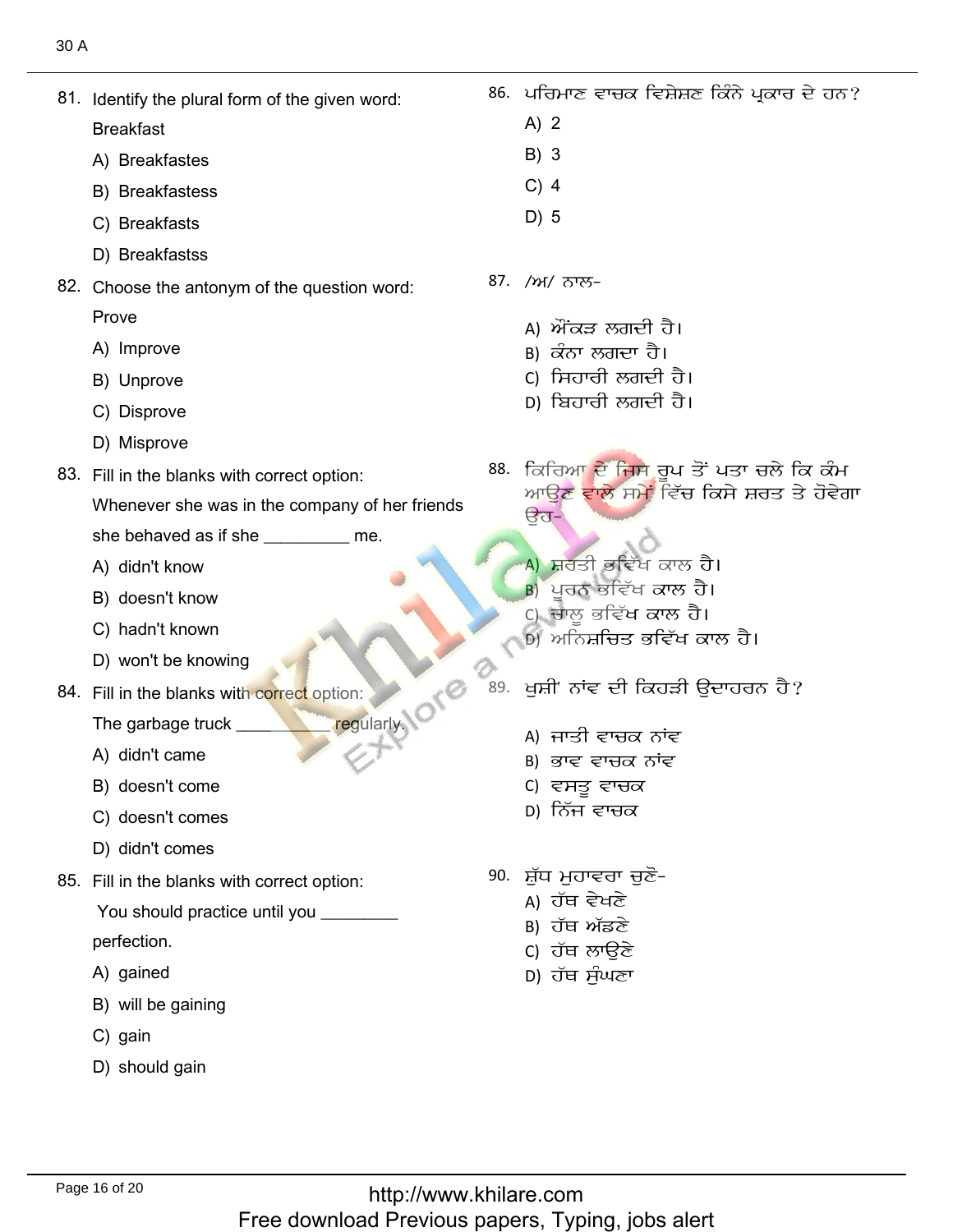- 91. ਵਿਸਮਿਕ
	- A) ਵਾਕ ਦੇ ਅੱਗੇ ਆਉਂਦੇ ਹਨ।
	- в) ਵਾਕ ਦੇ ਪਿੱਛੇ ਆਉਂਦੇ ਹਨ।
	- c) ਵਾਕ ਦੇ ਵਿੱਚ ਆਉਂਦੇ ਹਨ।
	- D) ਕੋਈ ਵੀ ਠਕਿ ਨਹੀਂ।
- 92. ਜਿਹੜੇ ਸ਼ਬਦ ਜੀਵਾਂ ਜਾਂ ਵਸਤਾਂ ਦੇ ਸਮੂਹ, ਇੱਕਠ ਲਈ ਵਰਤੇ ਜਾਂਦੇ ਹਨ ਉਹ-
	- A) ਜਾਤੀ ਵਾਚਕ ਨਾਂਵ ਹੰਦੇ ਹਨ।
	- B) ਭਾਵ ਵਾਚਕ ਨਾਂਵ ਹੰਦੇ ਹਨ।
	- c) ਇੱਕਠ ਵਾਚਕ ਨਾਂਵ ਹੰਦੇ ਹਨ।
	- D) ਨਿੱਜ ਵਾਚਕ ਨਾਂਵ ਹੁੰਦੇ ਹਨ।
- 93. "ਤੁਸੀਂ ਆਪ ਘਰ ਜਾਓ" ਵਿੱਚ "ਆਪ" ਨਾਂਵ ਦੀ ਕਿਹੜੀ ਉਦਾਹਰਨ ਹੈ?
	- A) ਸੰਬੰਧ ਵਾਚਕ
	- в) ਨਿੱਜ ਵਾਚਕ
	- с) ਨਿਸ਼ਚੇ ਵਾਚਕ
	- D) ਪੂਰਖ ਵਾਚਕ
- Explore a new wo 94. ਜਿਹੜੇ ਸ਼ਬਦ ਸਰਵਨਾਂਵ ਵੀ ਹੋਣ ਅਤੇ ਯੋਜਕ ਵਾਂਗ ਵਾਕਾਂ ਨੂੰ ਜੋੜਨ ਦਾ ਕੰਮ ਵੀ ਕਰਨ ਊਹ
	- A) ਸੰਬੰਧ ਵਾਚਕ ਸਰਵਨਾਂਵ ਹਨ।
	- в) ਨਿੱਜਵਾਚਕ ਸਰਵਨਾਂਵ <mark>ਹਨ।</mark>
	- C) ਪੁਰਖ ਵਾਚਕ ਸਰਵਨਾਂਵ ਹਨ।
	- D) ਪ੍ਰਸ਼ਨ ਵਾਚਕ ਸਰਵਨਾਂ<del>ਵ</del> ਹਨ।
- 95. ਟਿੱਪੀ-
	- A) "ਬਿਹਾਰੀ" ਨਾਲ ਲਗਦੀ ਹੈ।
	- в) "ਲਾਂ" ਨਾਲ ਲਗਦੀ ਹੈ।
	- C) "ਕੰਨੇ" ਨਾਲ ਲਗਦੀ ਹੈ।
	- D) "ਔਂਕੜ" ਨਾਲ ਲਗਦੀ ਹੈ।
- 96. ਮੁਹਾਵਰੇ ਵਿੱਚ ਪਰਿਵਰਤਿਤ ਹੁੰਦਾ ਹੈ-
	- А) ਲਿੰਗ, ਵਚਨ, ਪੁਰਖ,ਕਾਲ
	- в) ਕਿਰਿਆ ਦੀ ਧਾਤੁ
	- C) ਭਾਵ ਅਰਥ
	- р) ਕੋਈ ਵੀ ਠੀਕ ਨਹੀਂ
- 97. "ਅੱਖ ਮਾਰਨੀ" ਦਾ ਅਰਥ ਹੈ-
	- A) ਅਕਲ ਮਾਰੀ ਜਾਣੀ
	- в) ਇਸ਼ਾਰਾ ਕਰਨਾ
	- c) ਬਦਨੀਤ ਹੋਣਾ
	- D) ਪਿਆਰ ਪੈ ਜਾਣਾ
- 98. "ਉਸ ਨੇ ਰੋਟੀ ਖਾਧੀ।" ਕਿਹੜਾ ਕਾਲ ਹੈ?
	- <sup>A)</sup> ਸਧਾਰਨ ਜਾਂ ਅਨਿਸ਼ਚਿਤ ਭੁਤਕਾਲ
	- <sup>B)</sup> ਚਾਲ਼ ਭੂਤਕਾਲ
	- <sup>C)</sup> ਪੂਰਨ ਭੂਤਕਾਲ
	- <sup>D)</sup> ਪੁਰਨ ਚਾਲੂ ਭੁਤਕਾਲ
- 99. ਨਿਸ਼ਚੇ ਵਾਚਕ ਵਿਸ਼ੇਸ਼ਣ ਦਸੋ-
	- A) ਅਸੀਂ
	- в) ਕਿਸ ਨੂੰ
	- C) ਮੈਂ
	- D) ਇਹ
- 100. ਜਿਸ ਵਾਕ ਵਿੱਚ ਪ੍ਰਧਾਨ ਉਪਵਾਕ, ਅਧੀਨ ਉਪਵਾਕ ਅਤੇ ਸਮਾਨ ਉਪਵਾਕ ਹੋਣ ਉਹ-
	- A) ਸਧਾਰਨ ਵਾਕ ਹੁੰਦਾ ਹੈ।
	- <u>B) ਸੰਯੁਕਤ ਵਾਕ ਹੁੰਦਾ ਹੈ।</u>
	- c) ਸਿਸ਼ਰਤ ਵਾਕ ਹੁੰਦਾ ਹੈ।
	- <mark>D) ਗੁੰਝਲਦਾਰ ਵਾਕ</mark> ਹੁੰਦਾ ਹੈ।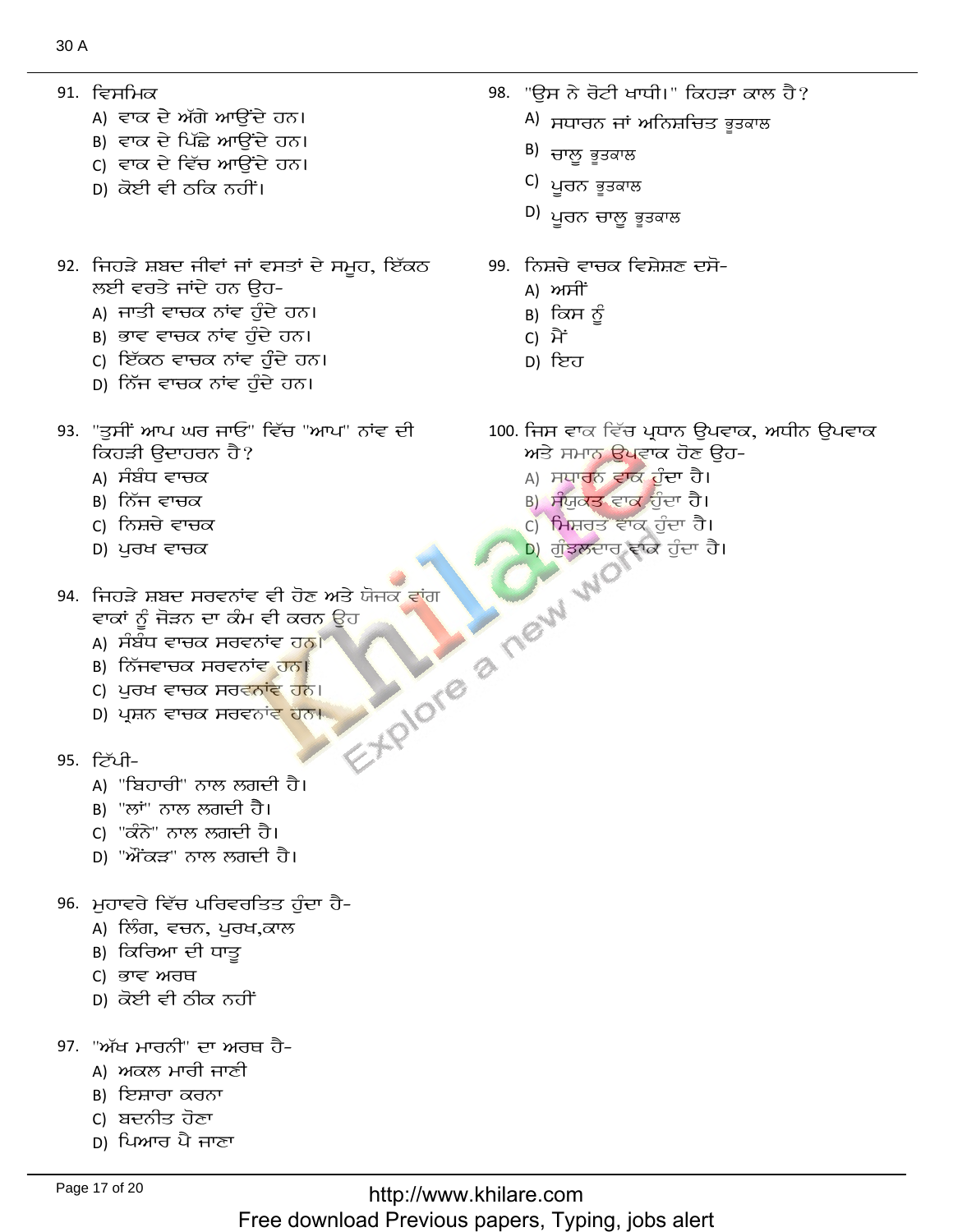## **Space for Rough Work**

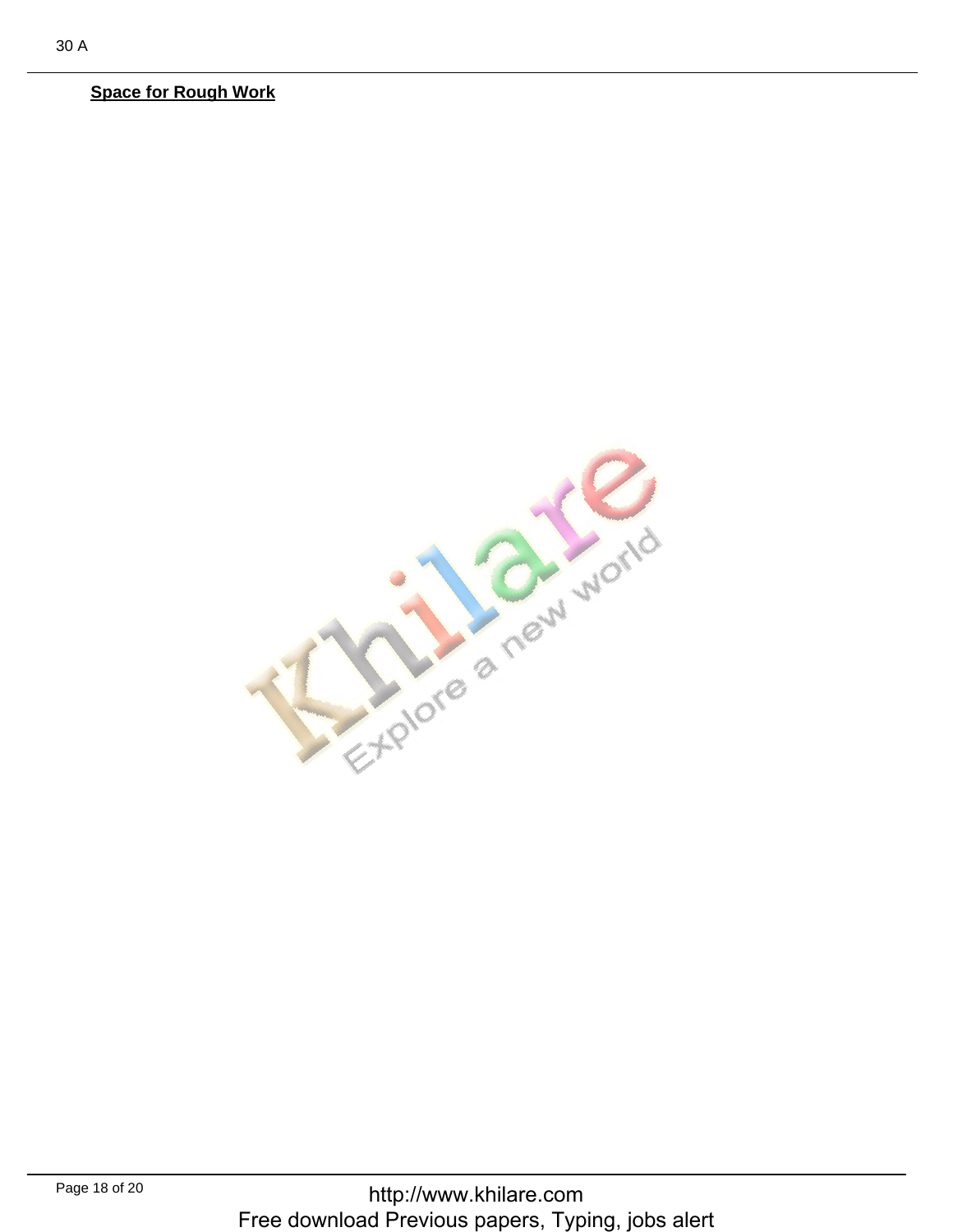Space for Rough Work:Space for Rough Work: